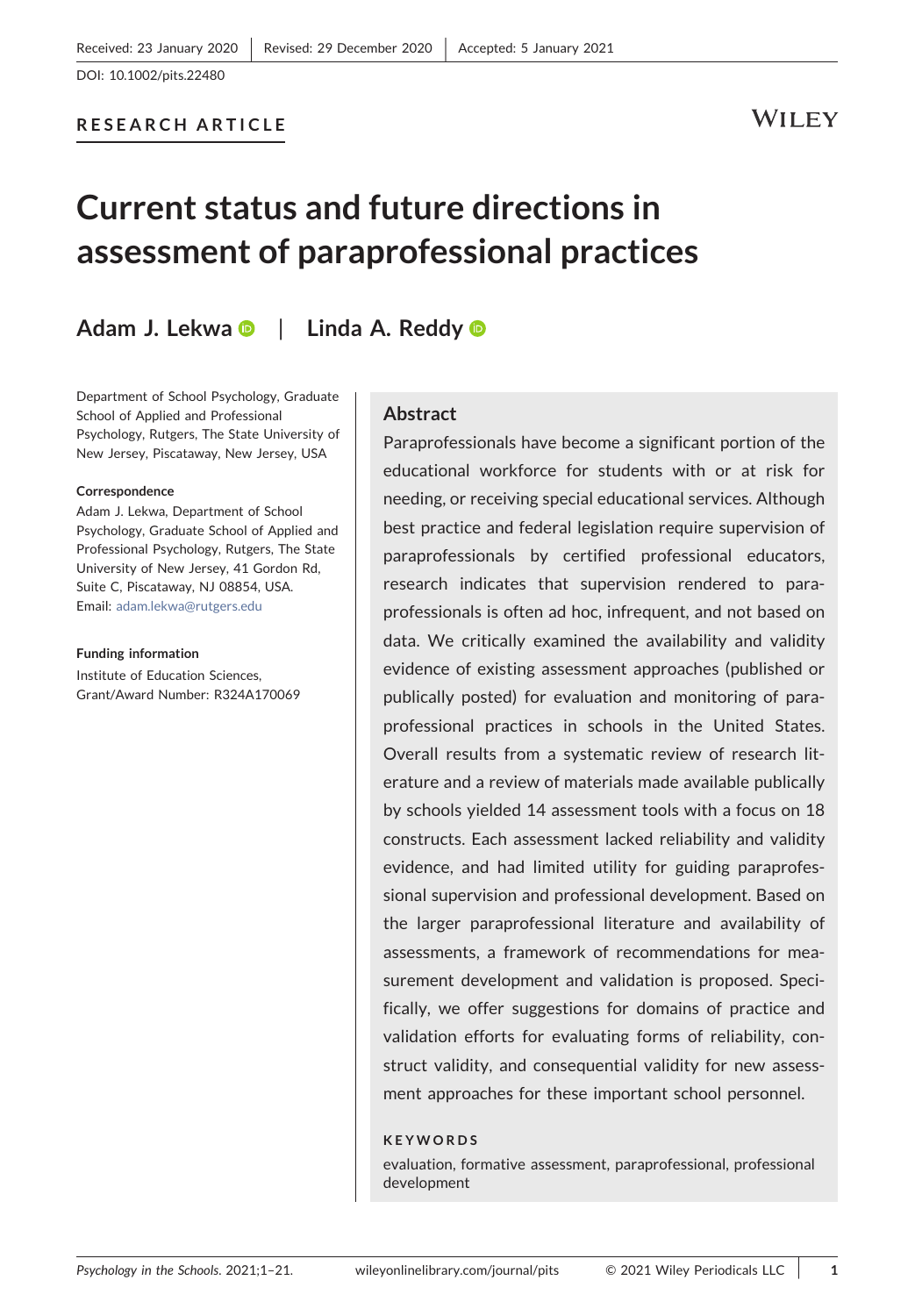Students with the greatest need are increasingly served by school staff (i.e., paraprofessionals) with the least training and in‐service professional development or guidance. There are approximately 1 million paraprofessionals serving students in US schools (e.g., Dulfer, [2013](#page-17-0); U.S. Department of Labor Bureau of Labor Statistics, [2016](#page-20-0)); most work with students with disabilities, or students at risk for requiring special education (e.g., Blalock, [1991;](#page-17-1) Carter et al., [2009;](#page-17-2) Scull & Winkler, [2011\)](#page-19-0). While the minimum qualifications for paraprofessionals vary by state, many states require a high school diploma while other states require associates' degrees or equivalent training. Estimates indicate that approximately 40% of states have hired more full‐time paraprofessionals than full‐time special educators (U.S. Department of Education, [2017\)](#page-20-1). In light of these trends nationwide, concern surrounding the effectiveness of the services offered by paraprofessionals, and the adequacy of the supervision and training they receive have been increasing (Farrell et al., [2010\)](#page-17-3). Despite this increasing level of concern, research on the assessment or evaluation of paraprofessional practices or effectiveness appears to be minimal. The purpose of this study was to take stock of assessment approaches designed to measure or evaluate the practices of paraprofessionals and current school‐based practices to inform progress in the development of assessments in this domain.

## 1 | PARAPROFESSIONAL ROLES, SUPERVISION, AND DEVELOPMENT

Paraprofessionals are part‐time or full‐time school personnel who assist classroom teachers in supporting the learning and behavior of students with or at-risk special needs. Any assessment of paraprofessional practices must be designed to account for specific paraprofessional roles, needs related to successful supervision, and generation of feedback to promote the development of skills in support of student functioning and learning.

Paraprofessionals, historically, were expected to perform nonspecialized clerical tasks such that teachers' time for instruction might be less restricted. Employment of paraprofessionals over time underwent a massive expansion, and so, too, have the functions and tasks assigned to them (Giangreco et al., [2013\)](#page-18-0). Teachers have responsibility for leading instructional planning and decision‐making, in addition to supervision and guidance of paraprofessionals. Paraprofessionals' tasks often vary based on the context in which they work, students they support, and supervisors' prior training and expectations. For example, paraprofessionals provide instructional and behavior support, either individually, in small groups, or sometimes class-wide, to maximize learning for students with greater behavioral or academic learning difficulties. In some instances, under the direction of teachers, paraprofessionals provide accommodations for academics (e.g., Riggs & Mueller, [2001](#page-19-1)) or social behavior (e.g., Fisher & Pleasants, [2011](#page-18-1)) to promote students' access to learning activities. In other instances, paraprofessionals deliver supplemental instruction or targeted interventions to individual students, or even small groups of students (e.g., Fuchs & Fuchs, [2007](#page-18-2); Lane et al., [2007;](#page-18-3) Vadasy et al., [2006a](#page-20-2), [2006b\)](#page-20-3). Employed effectively, behavior interventions and accommodations can lead to reductions in classroom disruptive behavior, increases in on‐task behavior, and improved learning (Penno et al., [2000\)](#page-19-2). As with practices that impact student classroom behavior directly, instructional strategies used by paraprofessionals can promote greater student academic success by reducing barriers to participation (e.g., task difficulty) and increasing participation and learning (e.g., Gickling & Armstrong, [1978](#page-18-4); Lee et al., [1999;](#page-18-5) Umbreit et al., [2004](#page-20-4)).

Federal law such as Every Student Succeeds Act of [\(2015\)](#page-17-4) requires supervision, and encourages schools to allocate funds for ongoing training and supervision for paraprofessionals, yet gives minimal guidance on the type and delivery of professional development resources (e.g., Ashbaker & Morgan, [2006;](#page-17-5) Sobeck, [2016\)](#page-19-3). For some time, special education scholars have raised serious concerns about the extent to which paraprofessionals are supervised, trained, and utilized in schools (e.g., Broer et al., [2005](#page-17-6); Giangreco et al., [2013](#page-18-0)). Failure to meet paraprofessional needs for training and supervision has serious implications for the students they serve.

Based on a review of available research (39 studies), Farrell et al. ([2010](#page-17-3)) described evidence of a trend in which paraprofessionals without adequate supervision, training, and performance feedback tended to produce limited student outcomes. For example, in a large‐scale observational survey in the United Kingdom including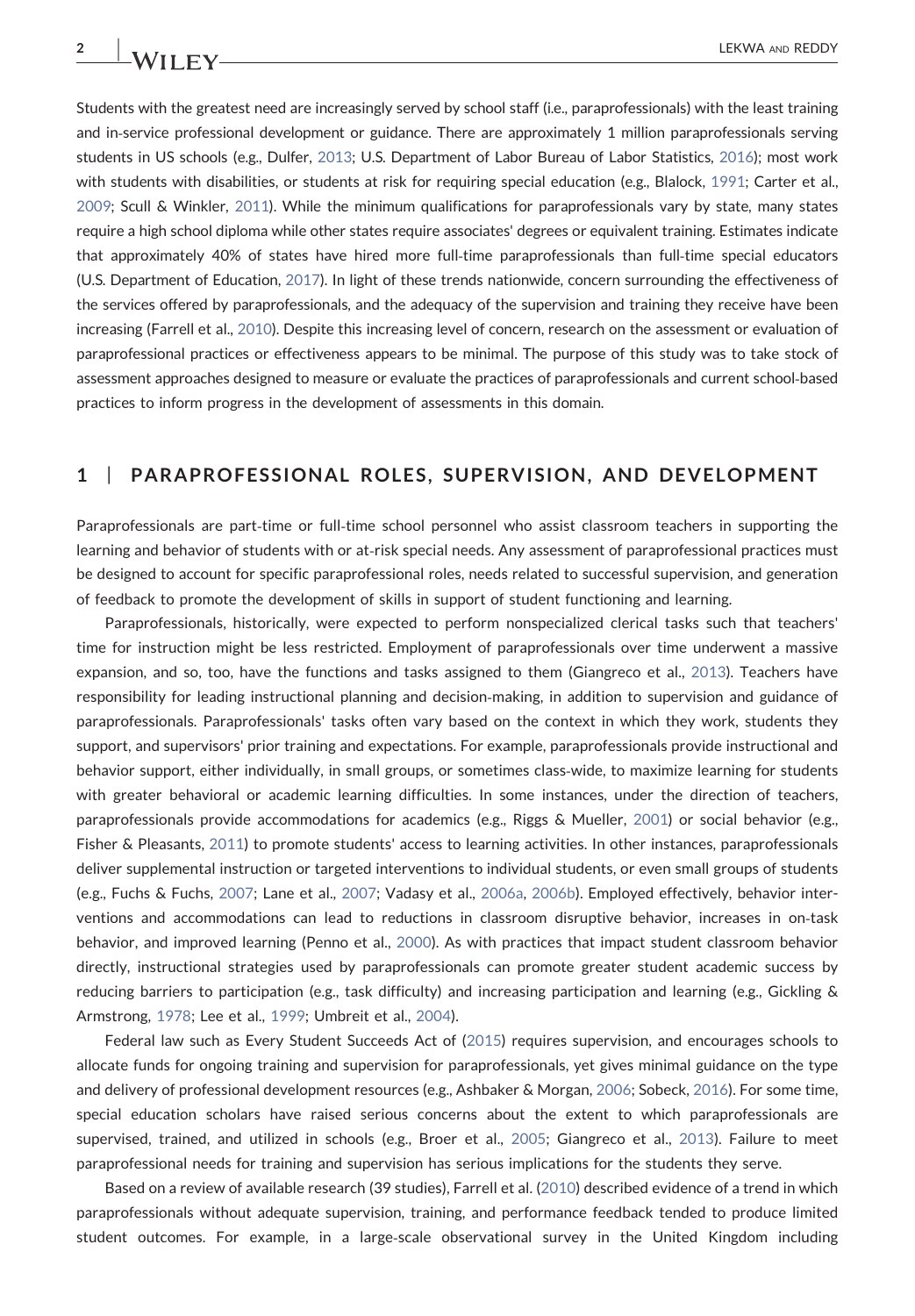approximately 8000 first through eighth grade students and over 600 paraprofessionals, results indicated paraprofessionals received low levels of training and supervision across schools and grade levels, and were observed inconsistently using effective support strategies with students (Blatchford et al., [2009\)](#page-17-7). Findings revealed that paraprofessionals often provided unclear or inaccurate explanations to students, engaged in limited or no monitoring of student understanding, and offered low‐quality feedback to students. Such practices were associated with low gains in English/language arts and mathematics (controlling for prior achievement, special education status, and demographic factors).

Those who supervise and support the work of paraprofessionals—including special or general education teachers —report having few resources to assess, guide, and enhance the work of paraprofessionals in classrooms (e.g., Douglass et al., [2016;](#page-17-8) French, [1998;](#page-18-6) [2001](#page-18-7); Reddy, Alperin, & Glover, [2020](#page-19-4); Reddy, Lekwa, & Glover, [2020;](#page-19-5) Wallace et al., 2001). Although assessment practices currently in use to guide paraprofessional improvement remain unknown, research suggests that paraprofessionals receive limited training and ongoing support in classrooms (e.g., Broer et al., [2005;](#page-17-6) Giangreco et al., [2013](#page-18-0); Reddy, Alperin, & Glover, [2020;](#page-19-4) Reddy, Lekwa, & Glover, [2020](#page-19-5)).

# 2 | PARAPROFESSIONAL IMPROVEMENT THROUGH ASSESSMENT

Researchers have found that supervisors of paraprofessionals (i.e., classroom teachers) need evidence‐based approaches to objectively measure paraprofessional skills and deliver targeted performance feedback to improve paraprofessional skills (e.g., Carter et al., [2009;](#page-17-2) Drecktrah, [2000;](#page-17-9) French, [2001;](#page-18-7) Ghere & York‐Barr, [2007;](#page-18-8) Wallace et al., 2001). Scholars agree that for training and supervision to be effective, supervisors of paraprofessionals must have reliable and valid assessment data on paraprofessional practices to generate specific feedback for improvement over time (Brock & Carter, [2013](#page-17-10), [2017](#page-17-11)). Without sufficient professional development resources, such as valid assessments to identify needs for improvement in practices and generate data‐driven performance feedback, paraprofessionals will likely not develop the skills necessary to effectively support classroom teachers and specifically meet the needs of students with or at risk for disabilities.

The present study is the first to critically examine the available assessments of paraprofessional practices and their psychometric properties for making score inferences of effectiveness or professional development. The purpose of this investigation was to address this gap in knowledge about assessment practices for these vital positions through two objectives. First, we conducted a systematic review to identify published and unpublished assessment approaches for paraprofessionals, followed by a descriptive review of assessment approaches developed by schools that were available publically online. Second, based on results from this review of assessment approaches, as well as the larger paraprofessional training literature, we outline recommendations for measurement development and validation including descriptions of possible constructs or domains of practices, and considerations for reliability and validity evidence aligned with purposes of evaluation and professional development. To this end, we addressed two research questions:

- a. What is the nature and extent of available assessments of paraprofessional practices?
- b. Do assessments have forms of reliability and validity of evidence?

# 3 | METHODS

# 3.1 | Assessment search and selection criteria

Information on instruments or procedures used to assess the practices of paraprofessionals in K‐12 settings was gathered in two separate reviews: a systematic review of research literature and a comprehensive internet search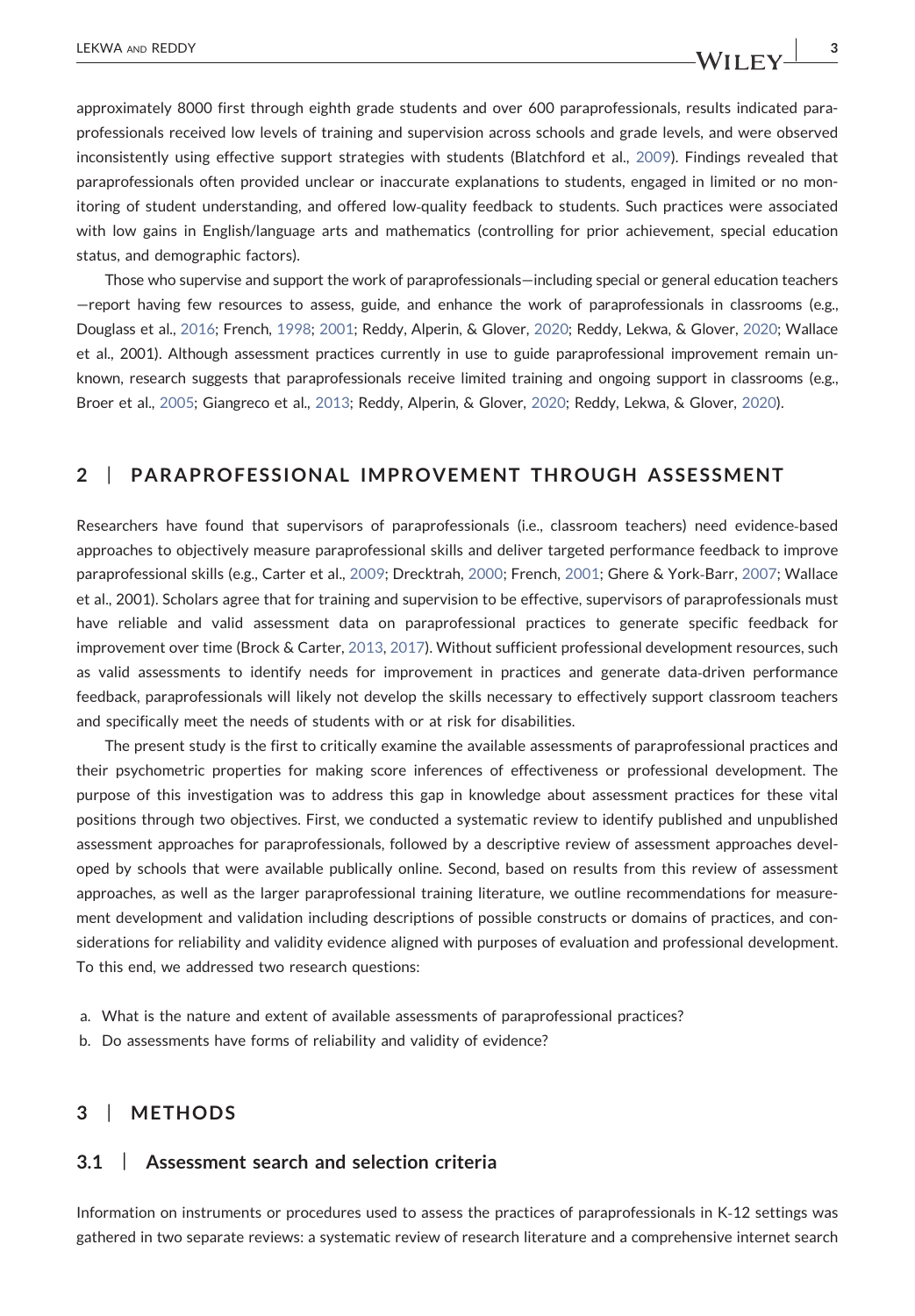of paraprofessional assessment materials made available to the public. The search conducted in either the systematic review of research literature, or the review of publically available materials was not intended to generalize to the context of a specific set of paraprofessional practices, per se, but rather to describe trends across a population of paraprofessionals.

### 3.1.1 | Systematic review

Several methods were used to ensure a systematic review of the availability of paraprofessional assessments. First, a comprehensive search of research literature was conducted by using the keywords "paraprofessionals," "paraeducators," "teacher or classroom aides," "evaluations," "assessments," and "measures" within four databases from the years 1980 to 2019. The databases used were ERIC, Google Scholar, PsycInfo, and Sociological Abstracts. This yielded a total of 27 articles for initial review. Second, the references of these articles were checked, which did not identify any additional articles for review. Third, three distinguished scholars with expertise in paraprofessional training and supervision (i.e., Nancy French, Former Executive Director, Paraprofessional Resource and Research Center; Michael Giangreco, scholar of paraprofessional supervision and policy; Eric Carter, scholar in special education and issues surrounding professional development for paraprofessionals) were contacted to assist the authors in identifying published or unpublished studies (e.g., pending or completed dissertations) of paraprofessional assessments.

To be included in the review, instruments or assessment procedures for paraprofessional practices needed to have appeared in peer‐reviewed articles, published research reports, or dissertations. In addition, identified instruments or procedures needed to be based on the context of paraprofessionals in K‐12 educational settings, and had to include information about instrument or procedure design (e.g., constructs assessed, or method of assessment), or information about psychometric characteristics of the data produced (e.g., indices of reliability or validity). We excluded from review any examples of instruments or procedures that were (1) created to survey paraprofessional or teacher beliefs about issues such as paraprofessionals' training needs or views of support received, or (2) designed to assess the fidelity with which paraprofessionals implemented procedures or strategies associated with a specific intervention program. Also excluded from review were any instruments or assessment procedures focused on the practices of paraprofessionals from fields outside of education. A total of 3 instruments out of the 27 originally identified instruments met the criteria for review.

### 3.1.2 | Review of publically available instruments

We conducted an internet search subsequent to the systematic review of research literature to identify any publically available instruments or procedures for the assessment of paraprofessional practices. The same search terms and inclusion criteria used for the systematic review of research literature were applied (timeframe, K‐12 context, and purpose of the instrument) with the exception that publically available tools need not to have been published in the research literature. A total of 11 articles or documents were identified and reviewed.

### 3.2 | Assessment review coding system

We applied a coding procedure based on a previously published systematic review (e.g., Reddy et al., [2009](#page-19-6)) to review the 14 identified instruments according to three dimensions: (a) instrument design and format; (b) presence and forms of validity evidence (specifically indices of reliability, forms of validity evidence, and theoretical foundation); and (c) constructs measured. Within the first dimension, we recorded the response format, number of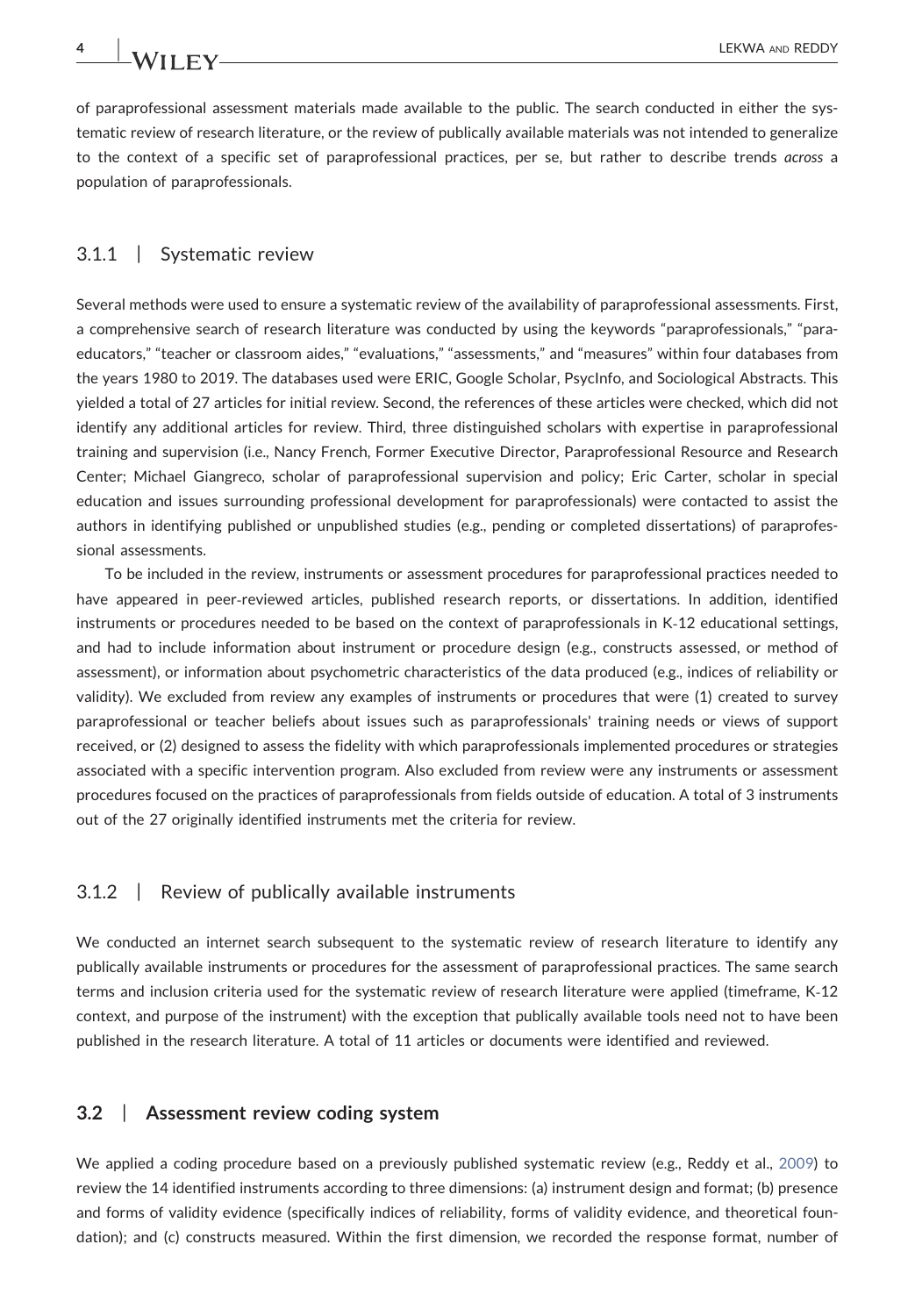items or procedures, and scoring procedures. For the second dimension (evidence of validity) we determined whether theoretical foundations, or reliability or validity indices were reported for each instrument. This served as a quality indicator for each of the 14 identified instruments.

Within the third dimension (constructs assessed), we defined two broad categories based on prior research (e.g., Fisher & Pleasants, [2011;](#page-18-1) Giangreco et al., [2010\)](#page-18-9), as well as credentialing and supervision standards for paraprofessionals (e.g., Council for Exceptional Children, [2015](#page-17-12)), under which the items or procedures from each instrument could be coded. These two broad categories were "Paraprofessional Interactions with Students" (any actions related to behavior management, accommodation, or instruction), and "Assessment" (any actions related to gathering or recording data on student behavior or performance). Items or procedures from each of the 14 identified instruments were coded under these broad categories in the first round of review. A substantial number of items did not represent interactions with students or assessment‐related tasks, and two additional broad categories were added: "Paraprofessional Characteristics" (such as knowledge or physical characteristics), and "Professional" (including items about paraprofessionals' adherence to behavioral norms or expectations in the workplace, and relationships with other adults). We conducted a second round of review to add more specific constructs within the broad categories represented by the selected instruments. Finally, inter-rater agreement was obtained through a separate review by an advanced doctoral student using the full coding scheme; a rate of agreement of 92.45% was observed, and disagreements were resolved via discussion.

# 4 | RESULTS

As stated above, our exploration of research literature resulted in three instruments designed by researchers for the assessment of paraprofessional practices (or practices of individuals fulfilling roles typically occupied by paraprofessionals), and the subsequent internet search yielded a set of 11 assessment instruments created or used by school districts for purposes of paraprofessional evaluation, and made available online. Information about the design and scoring procedures of these 14 instruments, including an indication of the availability of psychometric characteristics is provided below and in Table [1](#page-5-0) (instrument design and psychometrics). The instruments were predominantly in the format of rating scales ( $n = 9$ ), but also included checklists ( $n = 3$ ), one instrument with an open‐ended, short response format, and one instrument that consisted of structured observation of paraprofessional interactions with students. The average number of items per instrument was approximately 27, yet substantial differences in length were observed, from a minimum of 4, up to a maximum of 62. Across all 14 instruments, a combination of theoretical foundation, reliability, and validity evidence was available for only 1 instrument; 3 additional instruments were based on an established body of theory, yet lacked any additional psychometric information. One instrument had published correlational validity evidence, without additional information about theoretical foundation or reliability. No psychometric information was available for the remaining nine instruments.

A total of 18 distinct constructs were targeted across measures based on the results of the initial and secondary reviews and inter‐rater agreement check; operational definitions of each specific construct listed in Table [2](#page-6-0). The extent to which each of the 14 instruments identified for this review targeted each of the 18 constructs is displayed in Table [3,](#page-8-0) which is a cross-tabulation of the number of items or procedures within each instrument that was coded under each of the 18 constructs.

The importance of a specific practice, as operationalized in instruments by researchers or district staff alike, might be judged by the frequency at which a construct appears in separate instruments. In this sample the constructs that appeared most often were elements of behavior management (i.e., antecedent and consequent strategies) and instructional delivery—each of these two construct categories was targeted in all 14 instruments we reviewed—followed by interactions with educators and relationships with students, which appeared in 11 of the instruments reviewed. Differences between constructs targeted by district-developed versus published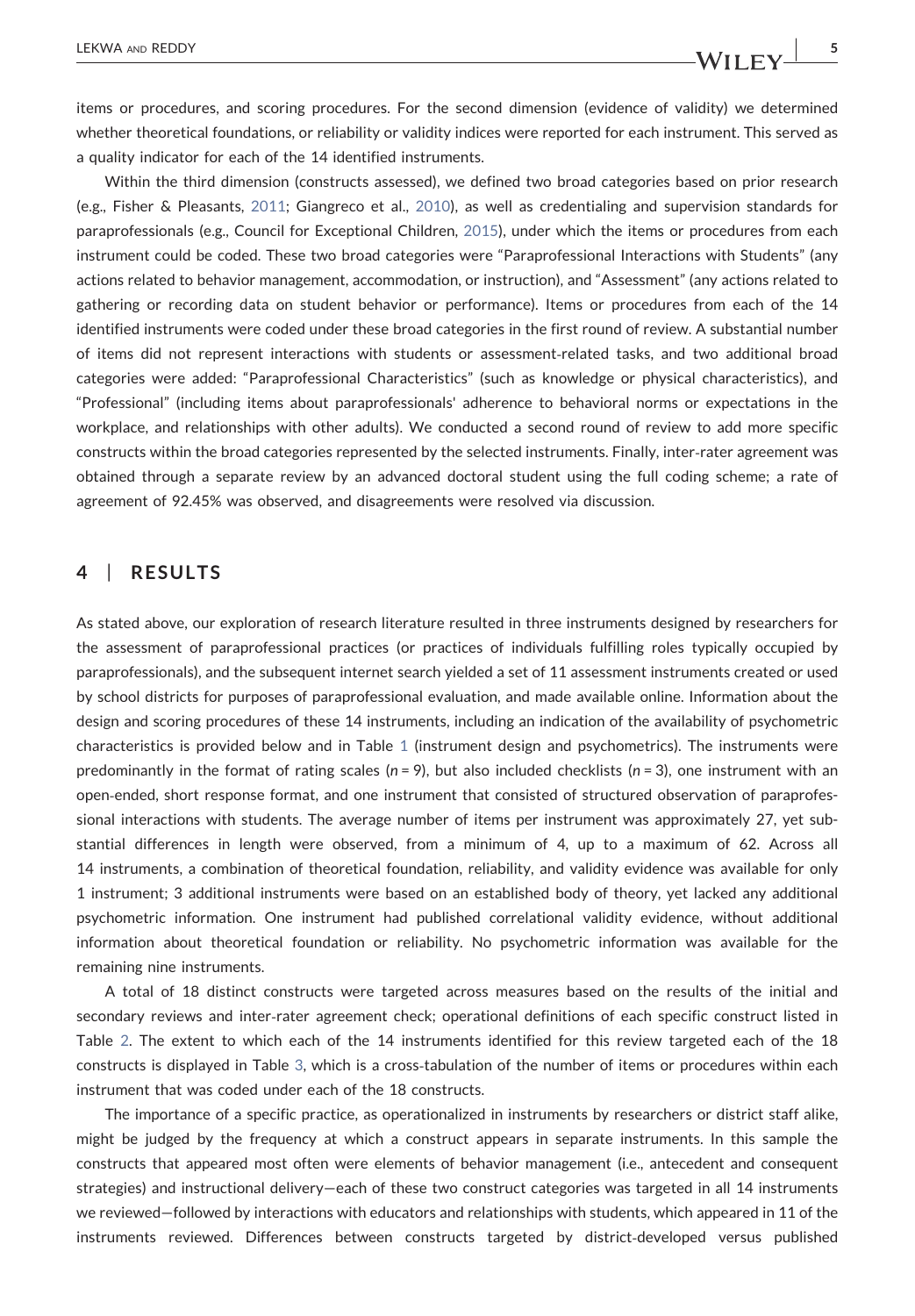

| <b>Measure</b>                                           | Origin           | Format                       | # Items or<br><b>Procedures</b> | <b>Scoring</b> | Psychometric<br>foundation |
|----------------------------------------------------------|------------------|------------------------------|---------------------------------|----------------|----------------------------|
| Anderson                                                 | LEA-Made         | Rating scale                 | 27                              | None           | $\mathsf{n}$               |
| Bergenfield                                              | LEA-Made         | Rating scale                 | 8                               | <b>None</b>    | t                          |
| <b>DISS</b> observation                                  | Research project | Structured observation       | $\overline{4}$                  | Sum            | $\vee$                     |
| Doniphan                                                 | LEA-Made         | Rating scale                 | 28                              | <b>None</b>    | $\mathsf{n}$               |
| Epping                                                   | LEA-Made         | Rating scale                 | 54                              | None           | $\mathsf{n}$               |
| Everett                                                  | LEA-Made         | Checklist                    | 37                              | <b>None</b>    | $\mathsf{n}$               |
| <b>Instructional Assistant</b><br><b>Task Assessment</b> | Research Project | Checklist                    | 62                              | Sum            | $\mathsf{n}$               |
| Ionia                                                    | LEA-Made         | Open-ended short<br>response | 21                              | None           | $\mathsf{n}$               |
| North Hills                                              | LEA-Made         | Rating scale                 | 25                              | None           | n                          |
| Oak Park                                                 | LEA-Made         | Checklist                    | 39                              | None           | $\mathsf{n}$               |
| QIDR                                                     | Research project | Rating scale                 | 15                              | Sum            | t, r, v                    |
| Utah Paras                                               | LEA-Made         | Rating scale                 | 28                              | Sum            | $\mathsf{n}$               |
| Wamego                                                   | LEA-Made         | Rating scale                 | 14                              | None           | t                          |
| West New York                                            | LEA-Made         | Rating scale                 | 18                              | Sum            | t                          |

<span id="page-5-0"></span>

|  |  |  |  |  |  | <b>TABLE 1</b> Published and publically available assessments of paraprofessional practices |  |
|--|--|--|--|--|--|---------------------------------------------------------------------------------------------|--|
|--|--|--|--|--|--|---------------------------------------------------------------------------------------------|--|

Note: n = no psychometric foundation; r = reliability evidence available; t = instrument design was based on established theoretical framework; v = validity evidence available.

assessment approaches were noteworthy: among districts, items targeting paraprofessionals' workplace behaviors (such as confidentiality and professionalism) appeared frequently, but were not described at all in the three instruments we identified from the published research literature.

The relative importance of specific paraprofessional practice constructs might also be understood according to the number of items addressed to each. The most frequently coded construct categories for all items reviewed were "Instructional Delivery" and "Interaction with Educators" (78 and 73 times, respectively), followed by items focused on "Professionalism." Items focused on paraprofessional use of behavior management strategies (divided into antecedent strategies such as use of directives and proximity), were observed slightly more frequently than items describing paraprofessionals' assistance in preparation of "Instructional Materials", or use of accommodations or assistive technology to promote students' access to learning activities. Categories endorsed least frequently across all items were confidentiality, relationships with parents/families, and paraprofessionals' physical attributes.

## 4.1 | Published assessment approaches

The review yielded three published assessment approaches, described below in order of publication. The Instructional Assistant Task Assessment (IATA, Green & Barnes, [1988\)](#page-18-10), is a semi‐structured observation protocol offering a unique scope and metrics of paraprofessional practices. Specifically, the IATA was designed for gathering information about the work of paraprofessionals (such as provision of supervision to children during lunch or recess, or preparation of materials for lessons or classroom activities). Comprising binary checklist items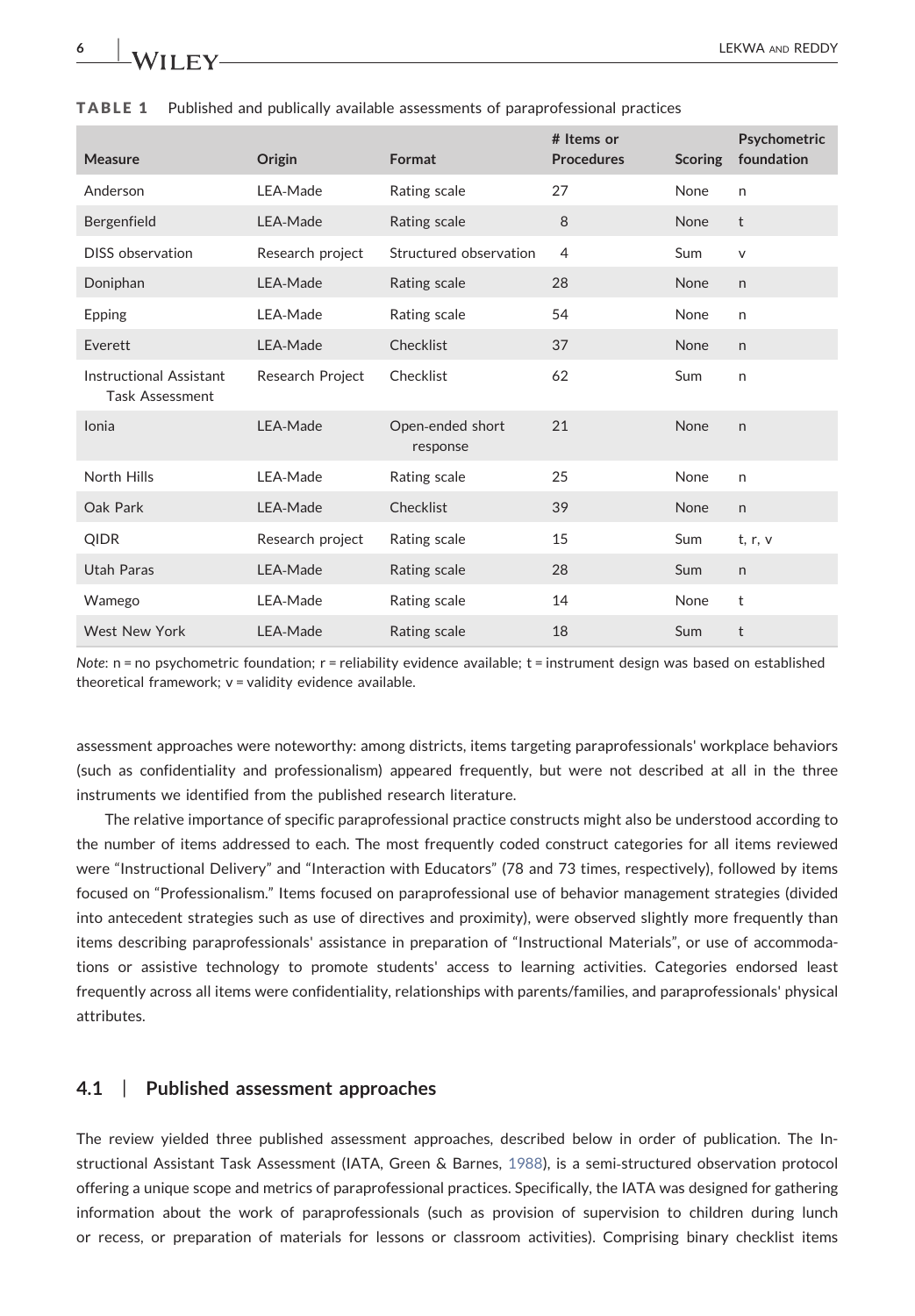LEKWA AND REDDY  $WILEY \frac{1}{7}$ 

## <span id="page-6-0"></span>TABLE 2 Operational definitions of paraprofessional practice constructs

| Construct                                            | <b>Operational definition</b>                                                                                                                                                                                                                                                                                                                                                                              |
|------------------------------------------------------|------------------------------------------------------------------------------------------------------------------------------------------------------------------------------------------------------------------------------------------------------------------------------------------------------------------------------------------------------------------------------------------------------------|
| Paraprofessional characteristics<br>Physical ability | Items describing physical requirements for tasks to be performed by a<br>paraprofessional.                                                                                                                                                                                                                                                                                                                 |
| Academic skills & Ed. knowledge                      | Items concerning paraprofessionals' own literacy skills, numeracy, or skills in<br>written expression, as well as their knowledge of education and learning.                                                                                                                                                                                                                                               |
| Knowledge of student                                 | A paraprofessional's awareness, knowledge, or understanding of a student or<br>student(s) whom they serve.                                                                                                                                                                                                                                                                                                 |
| Paraprofessional interactions with students          |                                                                                                                                                                                                                                                                                                                                                                                                            |
| Relationships with students                          | Items about how paraprofessionals establish and maintain rapport with students,<br>including establishment of appropriate boundaries, expression of respect,<br>positive attitudes, encouragement, and communicating norms of the<br>classroom (social expectations). This did not include ratings of how paras use<br>behavioral praise, or how paras encourage independence.                             |
| Student safety                                       | Items in this category used the word "safety", or made direct references to<br>paraprofessional tasks focused on self-care accommodation or intervention<br>for students.                                                                                                                                                                                                                                  |
| Accommodation & technology                           | Strategies used by paraprofessionals to remove barriers to student participation<br>in learning or other school-based activities. This category includes items<br>regarding assistive technology.                                                                                                                                                                                                          |
| Student independence                                 | Items that fit in this category used words such as "independence", or referred to<br>paraprofessionals' appropriate provision of structure and support, or time and<br>space for students to do something independently.                                                                                                                                                                                   |
| Behavioral antecedents                               | Antecedents included actions intended to obtain student attention or cue specific<br>student behaviors. This included verbal or nonverbal directives, use of<br>proximity (e.g., standing near a student to remind him/her to stay on task), or<br>reviewing routines or classroom rules.                                                                                                                  |
| Behavioral consequences                              | Consequences include forms of behavioral feedback. Items in this category reflect<br>things that paraprofessionals do after a student's behavior. Examples include<br>verbal or nonverbal praise, punishment, or corrective feedback strategies.                                                                                                                                                           |
| Instructional materials                              | Items in this category refer to preparation of curricular materials, or other<br>physical materials, for teaching. It also included items focused on planning or<br>preparing for instruction. These items referred primarily to physical<br>preparation for instruction.                                                                                                                                  |
| Instructional delivery                               | This category referred to any act of teaching academic content. This involved<br>direct communication (teaching) between a paraprofessional and students. It<br>also referred to actions by the paraprofessional to reinforce instruction by a<br>classroom teacher. Whereas the previous category focused on actions that<br>preceded instruction, these items concerned the carrying out of instruction. |
| Assessment                                           |                                                                                                                                                                                                                                                                                                                                                                                                            |
| Assess behavior                                      | Any item that talks about collecting data on student behavior. These used terms<br>such as "watching" or "monitoring" student behavior, or specified more formal<br>tasks such as tracking student behavioral data on record sheets.                                                                                                                                                                       |
| Assess academics                                     | This referred to any data collected by paraprofessionals about students'<br>academic skills. These involved any kind of testing (i.e., worksheets or other<br>forms of academic assessment).                                                                                                                                                                                                               |
| Professional                                         |                                                                                                                                                                                                                                                                                                                                                                                                            |
| Clerical                                             | These items reflected paperwork, or other office tasks, that were not related to<br>any of the other previous categories.                                                                                                                                                                                                                                                                                  |

(Continues)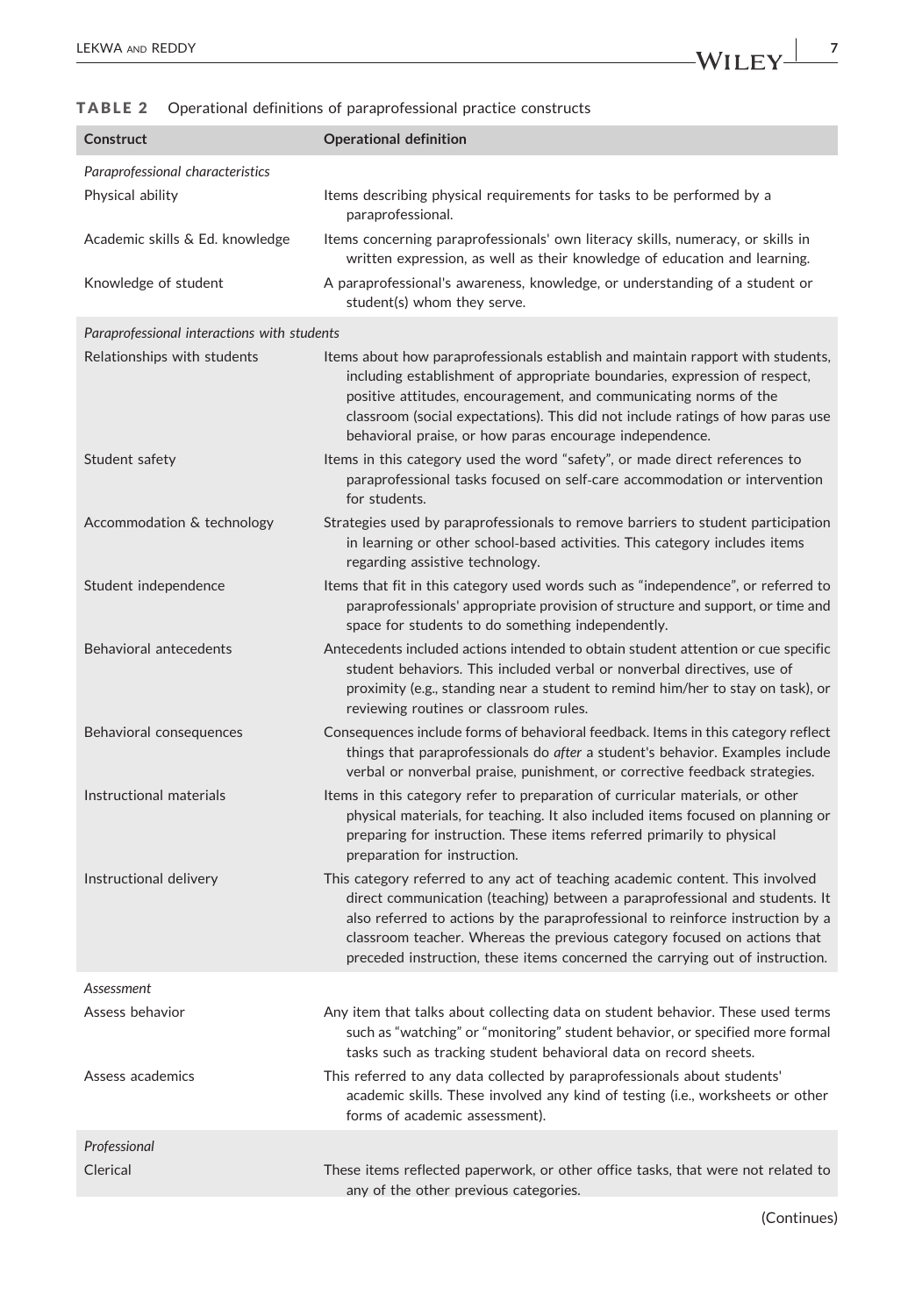| Construct                  | <b>Operational definition</b>                                                                                                                                                                                                                                                                                                                                 |
|----------------------------|---------------------------------------------------------------------------------------------------------------------------------------------------------------------------------------------------------------------------------------------------------------------------------------------------------------------------------------------------------------|
| Confidentiality            | Items in this category used the word "confidentiality" directly in the item. These<br>were concerned with the degree to which paraprofessionals maintained or<br>protected confidentiality for the students they served.                                                                                                                                      |
| Interaction with educators | These items focused on what the para does with or for other adults in the school.<br>There were two types of interactions: $(1)$ collaboration or helping, or $(2)$<br>compliance (such as following directions, or attendance at school). These<br>items considered interactions between paraprofessionals and professional<br>educators and administrators. |
| Professionalism            | Elements of personal demeanor or behaviors that are expected in the workplace.<br>This included work ethic, professional appearance, management of time and<br>stress, demonstration of flexibility, staying on task, thinking ahead, or self-<br>reflection and personal growth. This did not include items related to<br>attendance at school.              |
| Rapport with parents       | These items referred specifically to paraprofessionals' relationships and<br>interactions with students' parents.                                                                                                                                                                                                                                             |

(e.g., "completed" and "not completed"), the IATA was scored by taking the sum of all tasks completed by the paraprofessional. While the IATA appears to be the first published assessment developed to assess the work of paraprofessionals, the instrument focused broadly on paraprofessionals' task completion rather than specific skills implemented with children, and did not undergo any research to establish evidence of reliability, validity, and utility for professional development.

As part of the DISS project in the United Kingdom, Blatchford et al. ([2009\)](#page-17-7) adopted an inductive qualitative assessment approach that assessed paraprofessionals' and students' interactions. This procedure involved the pairing of quantitative information on time spent in various interactions (e.g., moving around the classroom, working with an individual student, and working with a group of students) with qualitative notes on the paraprofessional's interactions with students and the teacher's role during the lesson. The approach was intended to collect information that would enhance knowledge of how paraprofessionals interact with students and teachers, and how this interaction is associated with students' academic and behavioral functioning. Based on a sample of paraprofessionals, teachers, and students in years 1, 3, and 7, and 10 of schooling in 21 separate schools in the United Kingdom, Blatchford et al. [\(2009\)](#page-17-7) found the four constructs defined in their observation protocol to have generally significant, negative associations between increasing degrees of paraprofessional involvement with students and students' levels of academic achievement by the end of the year. Although two positive relationships were observed between paraprofessional presence and student achievement in science in primary grades (between about 20% and 100% of a "national curriculum level;" see Sainsbury & Sizmur, [1998,](#page-19-7) for detail about this metric), the majority of measured student outcomes demonstrated negative relationships with measured paraprofessional constructs, ranging between −20% and −85% of a national curriculum level. No information about the reliability of the data from this procedure was available. Although the data generated from this approach allowed researchers to examine the association between paraprofessional behavior and student achievement, it has limited psychometric evidence beyond the association with student academic and behavioral functioning.

Harn et al. [\(2012\)](#page-18-11) created the Quality of Intervention Delivery and Receipt (QIDR) rating scale based on the theoretical framework of Explicit Instruction (e.g., Archer & Hughes, [2011](#page-17-13)). The QIDR was designed to be a nonsubject specific assessment of intervention implementation practices that consists of 15 items that describe a set of instructional and behavior management processes for interventionists. Each item may receive a score of 0 ("no implementation"), 1 ("inconsistent implementation"), 2 ("effective implementation"), or 3 ("expert implementation"). At this time, information about the psychometric qualities of the QIDR includes preliminary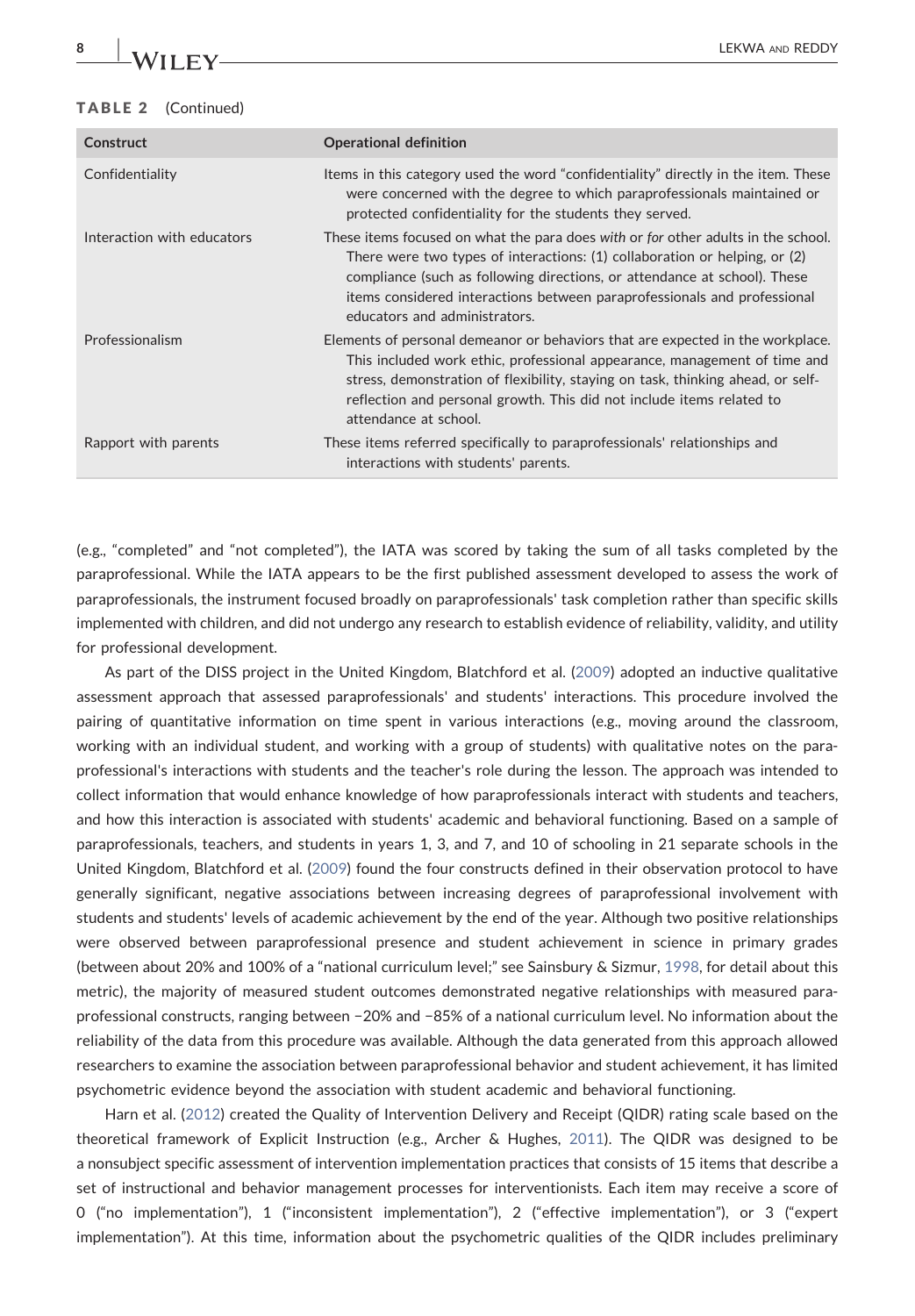| WILEY |  |  |
|-------|--|--|
|       |  |  |

|

TABLE 3 Assessment contents by paraprofessional practice construct

TABLE 3

Assessment contents by paraprofessional practice construct

<span id="page-8-0"></span>

|                                             | $A\setminus V$                   |                          |                          |                               |                |                          | Ţ                 | $\mathbf{\Omega}$                   | 2                 |                          | 1                 |          | 1              |             |
|---------------------------------------------|----------------------------------|--------------------------|--------------------------|-------------------------------|----------------|--------------------------|-------------------|-------------------------------------|-------------------|--------------------------|-------------------|----------|----------------|-------------|
|                                             |                                  |                          |                          |                               |                |                          |                   |                                     |                   |                          |                   |          |                | (Continues) |
|                                             | Rapport w/parents                |                          |                          |                               |                | $\overline{\phantom{0}}$ | 1                 | S                                   |                   |                          | $\mathbf{\Omega}$ |          |                |             |
|                                             | meilsnoizeatong                  | 4                        |                          |                               | S              | $\infty$                 | $\overline{ }$    |                                     |                   | $\sim$                   | $\overline{ }$    |          | S              |             |
|                                             | Interaction w/educators          | $\overline{11}$          | 1                        |                               | 12             | 20                       | $\Omega$          | 1                                   |                   | S                        | $\overline{ }$    |          | 4              |             |
|                                             | Confidentiality                  | $\overline{ }$           |                          |                               | $\overline{ }$ | $\overline{\phantom{0}}$ | $\mathbb{N}$      |                                     |                   |                          | I                 |          | $\overline{ }$ |             |
| Professional                                |                                  |                          |                          |                               |                |                          |                   |                                     |                   |                          |                   |          |                |             |
|                                             | <b>Clerical</b>                  | $\overline{\phantom{0}}$ |                          |                               | $\overline{ }$ | $\overline{\phantom{0}}$ | $\mathbf{\Omega}$ | $\overline{ }$                      |                   | $\sim$                   | $\overline{ }$    |          | $\overline{ }$ |             |
| Assessment                                  | Assess academics                 |                          | $\overline{ }$           |                               |                | $\mathbf{\Omega}$        | ſ                 | 5                                   |                   | 5                        | I                 |          | $\overline{ }$ |             |
|                                             | <b>Assess behavior</b>           |                          |                          |                               |                | $\overline{ }$           | $\overline{1}$    |                                     |                   | $\circ$                  |                   |          | $\overline{ }$ |             |
|                                             | <b>Princtional delivery</b>      | $\sim$                   | S                        | $\overline{\phantom{0}}$      | $\overline{ }$ | 5                        | $\mathsf{\circ}$  | 23                                  | $\mathbf{\Omega}$ | 4                        | $\overline{ }$    | $\infty$ | $\overline{a}$ |             |
|                                             |                                  |                          |                          |                               |                |                          |                   |                                     |                   |                          |                   |          |                |             |
|                                             | Instructional materials          |                          |                          |                               |                | $\mathbf{\Omega}$        |                   | $\overline{11}$                     |                   | $\mathbf{\sim}$          | S                 | $\sim$   | 4              |             |
|                                             | Behavioral consequences          | $\mathbf{\Omega}$        | $\overline{\phantom{0}}$ | ⊣                             | $\overline{ }$ | ſ                        | ſ                 | 5                                   | S                 | S                        | S                 | $\sim$   | 2              |             |
| Paraprofessional interactions with students | Behavioral antecedents           | S                        | 1                        | $\mathbf 2$                   | 1              | $\overline{ }$           | S                 | ∾                                   | S                 | $\sim$                   | S                 | $\sim$   | 2              |             |
|                                             | Student independence             | 1                        |                          |                               | $\overline{ }$ | S                        |                   |                                     | S                 |                          | $\mathbf{\Omega}$ |          |                |             |
|                                             |                                  |                          |                          |                               |                |                          |                   |                                     | 11                |                          |                   |          |                |             |
|                                             | .doemmodation tech.              |                          |                          |                               |                | 1                        | 2                 | $\mathbf 2$                         |                   |                          | $\overline{ }$    |          |                |             |
|                                             | Student safety                   |                          |                          |                               |                | S                        | S                 | S                                   |                   |                          | $\overline{ }$    |          |                |             |
|                                             | Relationship w/students          | $\overline{ }$           | S                        | $\overline{\phantom{0}}$      | $\mathbf 2$    | 4                        | 1                 |                                     |                   | $\overline{\phantom{0}}$ | 5                 | 1        |                |             |
|                                             | Knowledge of student             | S                        |                          |                               | LŊ             | $\sim$                   |                   |                                     |                   |                          |                   |          |                |             |
|                                             | Academic skills/ed. knowledge    |                          |                          |                               |                |                          |                   |                                     |                   |                          |                   |          |                |             |
| Paraprofessional<br>characteristics         |                                  | 1                        |                          |                               | 1              | 1                        | 3                 |                                     |                   |                          | 1                 |          |                |             |
|                                             | Physical ability                 |                          |                          |                               |                | 1                        |                   |                                     |                   |                          |                   |          |                |             |
|                                             | Items or procedures <sup>a</sup> | 27                       | ${}^{\circ}$             | 4                             | 28             | 54                       | 57                | 62                                  | $21$              | 25                       | 39                | 15       | 28             |             |
|                                             |                                  |                          |                          |                               |                |                          |                   |                                     |                   |                          |                   |          |                |             |
|                                             |                                  |                          |                          | DISS observation <sup>b</sup> |                |                          |                   | Instr. assistant task<br>assessment |                   |                          |                   |          |                |             |
|                                             | Measure                          | Anderson                 | Bergenfield              |                               | Doniphan       | Epping                   | Everett           |                                     | lonia             | North Hills              | Oak Park          | QIDR     | Utah Paras     |             |

9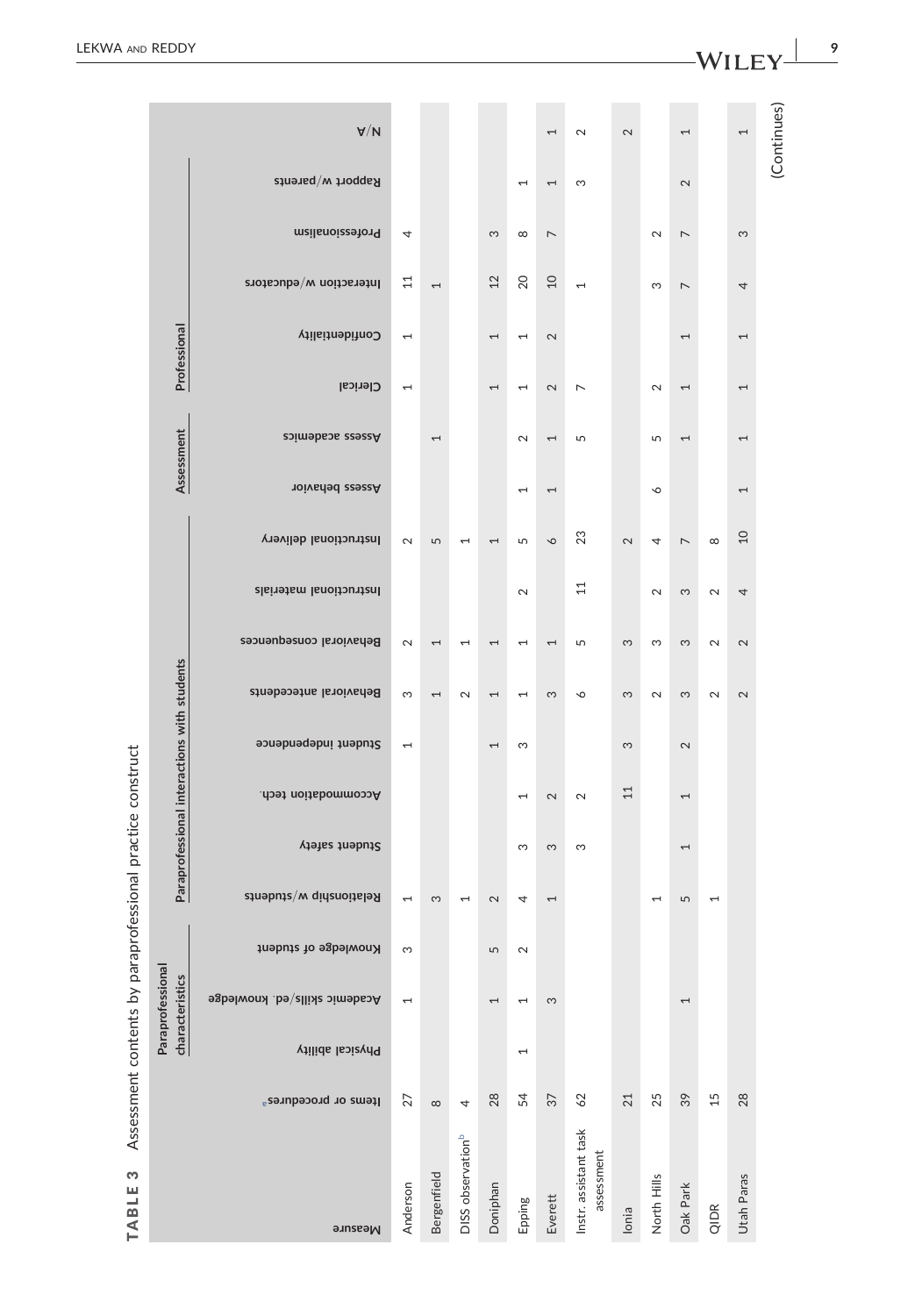(Continued) TABLE 3 (Continued) TABLE 3

|                                              |                                  |                         | Paraprofessional<br>characteristics  |                      |                         |                | Paraprofessional interactions with students                                                                           |                      |                        |                         |                         |                        | Assessment             |                 | Professional    |                 |                         |                 |                   |                |
|----------------------------------------------|----------------------------------|-------------------------|--------------------------------------|----------------------|-------------------------|----------------|-----------------------------------------------------------------------------------------------------------------------|----------------------|------------------------|-------------------------|-------------------------|------------------------|------------------------|-----------------|-----------------|-----------------|-------------------------|-----------------|-------------------|----------------|
| Measure                                      | Items or procedures <sup>a</sup> | <b>Physical ability</b> | <b>Academic skills/ed. knowledge</b> | Knowledge of student | Relationship w/students | Student safety | .doer.noitsbommooo                                                                                                    | Student independence | Behavioral antecedents | Behavioral consequences | Instructional materials | Instructional delivery | <b>Nasess behavior</b> | Psess academics | <b>Clerical</b> | Confidentiality | Interaction w/educators | meilsnoieestong | Rapport w/parents | $A\setminus V$ |
| Wamego                                       | 14                               |                         |                                      |                      | 2                       |                |                                                                                                                       |                      |                        |                         |                         |                        |                        |                 |                 |                 | 2                       | ω               |                   |                |
| West New York                                | $\frac{8}{2}$                    |                         | $\mathbf{\Omega}$                    |                      | 2                       |                | $\overline{ }$                                                                                                        |                      |                        |                         |                         | ო                      |                        |                 |                 |                 | 2                       | S               |                   | 2              |
| Total                                        |                                  |                         | $\overline{10}$                      |                      | 23                      | 11             | $^{28}$                                                                                                               | $^{12}$              | 31                     | 27                      | 25                      | 78                     | S                      | 17              | $\frac{8}{2}$   | $^{\circ}$      | 73                      | d<br>C          | ↖                 | ç              |
| altems or procedures could be coded under mu |                                  |                         |                                      |                      |                         |                | ultiple categories; the sum of codes can be greater than the total number of items or procedures within an instrument |                      |                        |                         |                         |                        |                        |                 |                 |                 |                         |                 |                   |                |

<span id="page-9-1"></span><span id="page-9-0"></span>nerms or proceeding court be concerned in the United Kingdom; all other instruments identified for this review were developed in the United States.<br>PThis instrument was developed in the United Kingdom; all other instrument bThis instrument was developed in the United Kingdom; all other instruments identified for this review were developed in the United States.

 $-WILEY$ 

10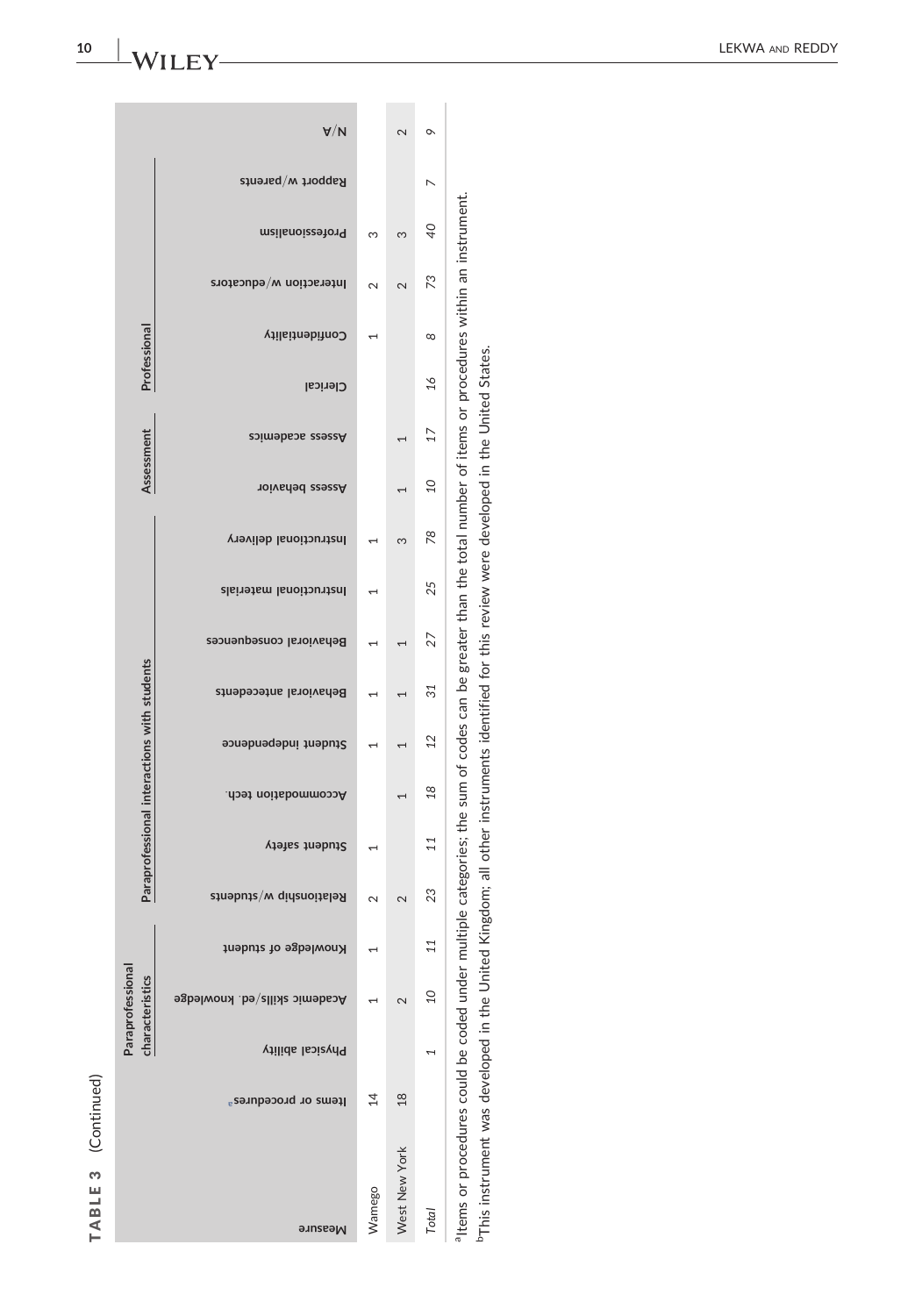documentation of adequate reliability and validity based on a sample of QIDR data from a group of 11 instructional assistants (paraprofessionals) implementing supplemental reading interventions under the supervision of licensed teachers to 31 children in kindergarten in the northwestern United States. Spear ([2015](#page-19-8)) analyzed relationships between QIDR, the CLASS (a similar measure, designed to target teacher–student interactions; Pianta et al., [2008](#page-19-9)), as well as relationships between QIDR data and students' development of basic reading skills. Results indicated evidence of strong concurrent relationships between QIDR and CLASS (between 0.80 and 0.90), and a predictive relationship in which QIDR data accounted for approximately 36% of the group-level variability in student reading outcomes. Reliability was examined in a subsequent analysis of the same data set by Fritz et al. [\(2019\)](#page-18-12): results included an intra‐class correlation of 0.71, indicating strong reliability in observations as short in duration as 10 min.

## 4.2 | District‐adapted or developed assessment approaches

A set of 11 district‐developed assessment approaches were identified in this review; each varied in scope and method for assessing paraprofessional practices. Several of these approaches—"Bergenfield," "Wamego," and "West New York"—were adaptations of the Danielson Framework for Teaching (FFT; Danielson, [2013\)](#page-17-14) one of the most widely used teacher evaluation approaches. The FFT, a standards‐based observational framework assesses qualities of teachers' practices in four broad domains (i.e., Planning and Preparation, Classroom Environment, Instruction, and Professional Responsibilities) that include 22 components of practices that are grounded in constructivist models of teaching. Adaptations of FFT for the purpose of assessing paraprofessional practices focused primarily upon FFT Domains 2 (Classroom Environment) and 3 (Instruction). Exemplars of practices within those domains were then altered by district staff to reflect the different roles and expectations for paraprofessionals. Modifications of the FFT in these instruments generally included (a) specification of "paraprofessional" in operational definitions of practices, (b) a focus on the paraprofessional's role as an assistant, rather than leader, in planning and carrying out instruction, and (c) additions of language reflecting roles in provision of accommodation, and interactions or collaboration with supervising teachers.

In other cases, school districts have generated their own instruments by defining specific domains of practice by paraprofessionals informed in part by professional and local standards. These instruments were primarily in the form of rating scales ( $n = 8$ ) used for purposes of a summative evaluation of paraprofessionals; two instruments comprised checklists (similar to the IATA, above) and the 11th instrument consisted of open‐ended questions to identify areas of strength and needs for development in paraprofessionals. This subgroup of 11 instruments comprised an average of 27 items each, and used sums or ratios in scoring. Whereas the researcher‐developed instruments described above tended to focus on aspects of instruction and behavior management for students, the district-developed instruments included a more broad focus, and included items targeting aspects of paraprofessionals' knowledge of students and educational principles, and consistently addressed items to elements of professionalism (i.e., confidentiality, punctuality, and professional appearance and demeanors). The psychometric foundations of the district‐developed instruments were limited to the use of established theories or frameworks (e.g., FFT); no evidence of examination of reliability or validity evidence was available.

# 5 | DISCUSSION

The relationship between formative assessment or evaluation of teacher practices and enhancement of instruction via professional development has been established in educational research (e.g., Reddy et al., [2017,](#page-19-10) [2009;](#page-19-6) Reddy, Alperin, & Glover, [2020;](#page-19-4) Reddy, Lekwa, & Glover, [2020\)](#page-19-5). This knowledge may serve as an important example for research concerning paraprofessionals. We assert that accurate measurement of paraprofessional practices could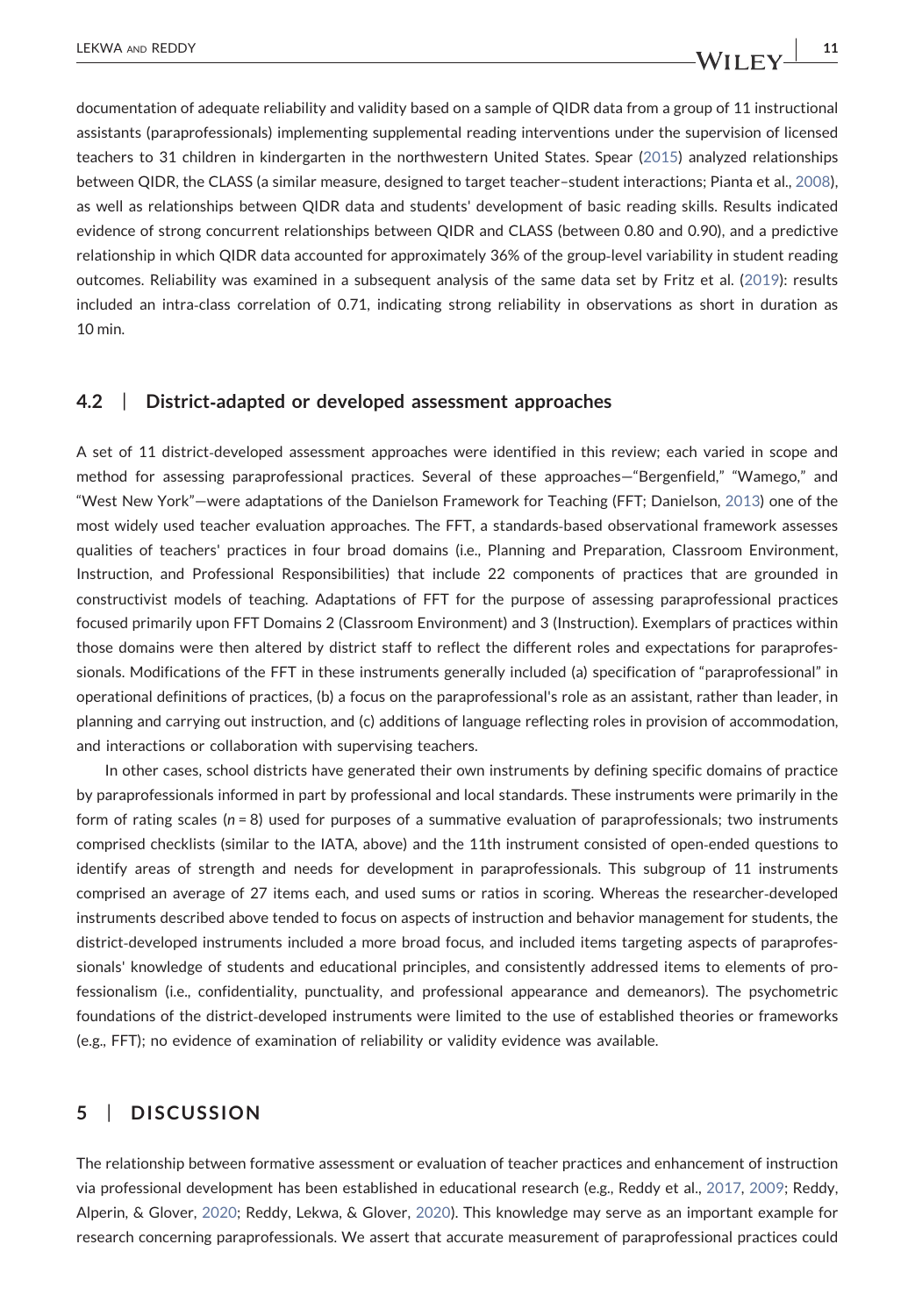be critical to providing performance feedback that can be used to guide professional development conversations and supports. This assessment review indicates that instrumentation for assessing paraprofessionals' practices with students and classroom teachers is extremely scarce—a significant gap in resources for assessing and improving paraprofessional competencies in supporting students with or at risk for special education services. Research and development on key domains of practice likely has been challenged by a lack of clarity around the roles of paraprofessionals, plus limited knowledge of the impact of these roles on students' growth and functioning in schools. Findings from this present review of available assessments for paraprofessionals serve as a first step in bridging this study to practice gap by indicating (a) what aspects of paraprofessional job performance are most important to schools and (b) how schools operationalize their expectations for paraprofessionals' practices in support of students in need for special education services.

# 5.1 | A proposed framework for development and validation of paraprofessional assessments

Based on information from this review, and drawing on the effective teaching and paraprofessional literatures, we propose a framework for measurement development and validation efforts to springboard innovations in this under‐studied area. First, we describe a set of possible constructs for measurement development that are reflective of the results described above, but also informed by the literature underlying practices highlighted from instruments reviewed in this study. Second, we outline recommendations for programs of research to follow in the establishment of psychometric evidence, including traditional elements of reliability and validity, as well as additional validity considerations including assessment utility or feasibility by school personnel, sensitivity to change in scores (practices) following professional development, and predictive relationships of scores reflecting qualities of paraprofessional practices to student outcomes.

# 5.1.1 | Paraprofessional practice constructs

Although decades of research on effective instruction and behavior management provide a nomenclature for describing how adult behaviors can function to promote student attention, participation, and learning (e.g., Brophy & Good, [1986](#page-17-15); Burns et al., [2008;](#page-17-16) Rosenshine & Stevens, [1986;](#page-19-11) Ysseldyke & Christenson, 1993), this study is typically focused on, and was written for, professional educators rather than paraprofessionals. Thus, the first step in the development of assessments of paraprofessional practices is the operationalization of constructs reflecting practices that (a) align with schools' and students' needs, and (b) are supported by established theory and empirical evidence.

Drawing first on the information gained in our current review of current assessment approaches, we focus our framework on a variety of strategies that have been described and recommended for use in the evaluation of the supplemental instructional resources received by students with or at risk for requiring special education services (e.g., Gersten et al., [2005](#page-18-13); Kretlow & Bartholomew, [2010;](#page-18-14) Mowbray et al., [2003](#page-19-12); Pianta & Hamre, [2009](#page-19-13); Reinke et al., [2016\)](#page-19-14). Although the scope of paraprofessionals' roles in the classroom is limited, numerous organizations have focused on paraprofessionals' knowledge and use of such strategies with students (American Federation of Teachers, [1998](#page-17-17); Council for Exceptional Children, [2015](#page-17-12)). We propose a set of constructs that is sufficiently broad to align with a variety of common paraprofessional roles, but also differentiated from elements of teaching that are, by legal requirement and best practice, reserved for certified teachers. These suggested constructs or domains (see Figure [1](#page-12-0)) may include practices that: (a) promote engagement and positive behavior, (b) support instruction, (c) provide effective feedback for students, and (4) enhance relationships with students. The constructs we propose, based on this review, focus primarily on ways in which paraprofessionals interact with students, as this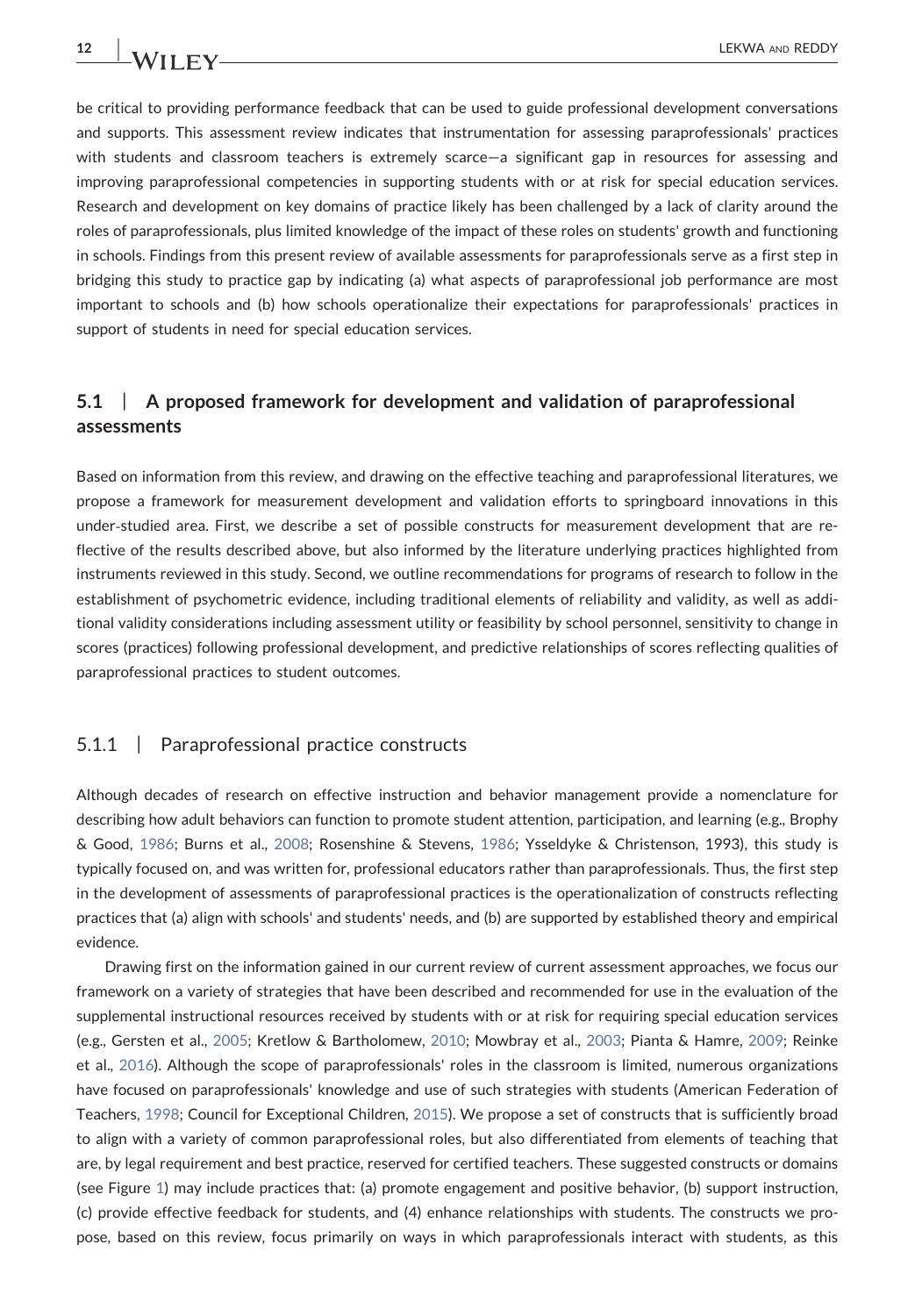

<span id="page-12-0"></span>

FIGURE 1 A framework for development and validation of paraprofessional assessments

domain would encompass the core sets of skills educators might aim to enhance through paraprofessional supervision and professional development. Other domains identified in this review, such as those reflecting paraprofessional relationships with educators, may offer productive avenues for future research.

### Promotion of student engagement and positive behavior

Strategies paraprofessionals might use to help guide or improve the behavioral functioning of students they support were represented in each of the instruments identified for this review. Among the strategies included under "interactions with students", antecedent strategies to assist students with behavior received among the highest number of items or procedures (second only to strategies to support instruction). These strategies, intended to prompt student participation in learning activities, appear to represent one of a paraprofessional's key roles in supporting student learning. Any new measures of paraprofessional practices should therefore target antecedent behavioral strategies to be aligned with paraprofessional roles and needs for support.

For students to benefit from instruction they must be engaged during learning activities (e.g., participate in learning activities) and regulate their behavior (e.g., attend to instructional stimuli, complete tasks) during academic tasks and/or interactions (e.g., Gettinger & Seibert, [2002;](#page-18-15) Reddy et al., [2018](#page-19-15); Singh et al., [2002;](#page-19-16) Wentzel, [1993](#page-20-5)). Examples of strategies useful in the promotion of student engagement and behavior include directives, careful use of physical proximity. Directives are verbal statements used to communicate to students exactly what behavior is expected, or as a cue for the student to engage in the desired behavior. Directives have the greatest effect when they are short, describe specific observable behaviors, issued one at a time, and followed by a strategic pause (e.g., Matheson & Shriver, [2005;](#page-18-16) Roberts et al., [1978](#page-19-17)). The physical presence of the adult near the student can also be used to help promote and maintain students' engagement with tasks; for paraprofessionals, general proximity of 2 ft (close proximity), or within 6 ft (medium proximity) has been found to be effective in reducing the frequency of inappropriate or off-task behaviors in the general education classroom (Werts et al., [2001](#page-20-6)). Additionally, there is a substantial research base on the effectiveness of classroom behavior interventions for enhancing student engagement and social behaviors in schools (e.g., DuPaul et al., [2012](#page-17-18)). Collectively, this literature highlights a range of practices such as function‐based interventions (e.g., acquisition, attention seeking/reinforcement, escape, and generalization) that could be used by paraprofessionals.

Depending on the nature of the learning activity and students' levels of skill or ability and social functioning, paraprofessionals must be able to judge the degree to which students would benefit from more, or less direct involvement of the paraprofessional by responding to student requests for assistance or preventing frustration and disengagement. For example, students presented with tasks they cannot yet complete accurately might be more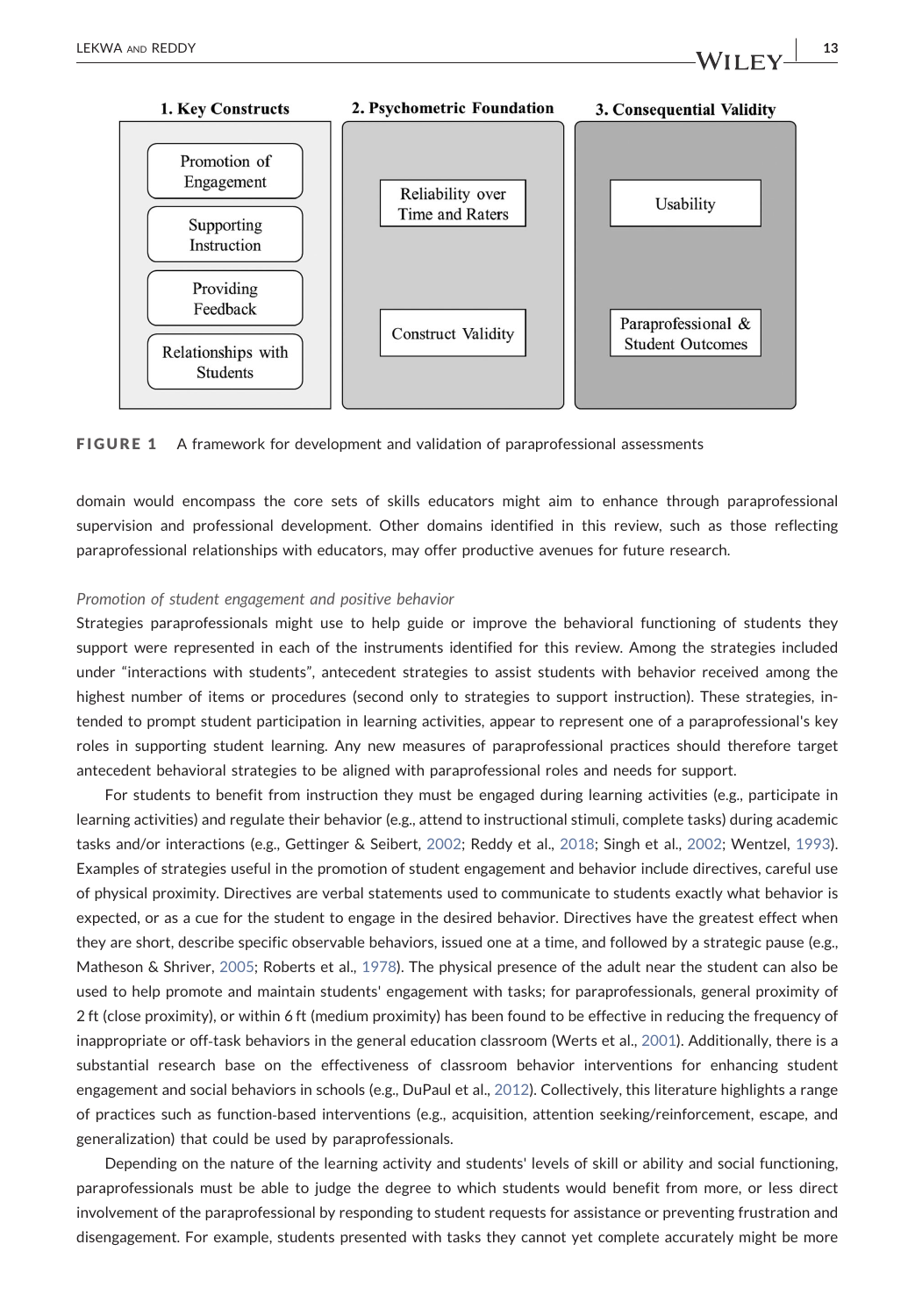likely to engage in off-task or inappropriate behaviors and require a greater degree of modeling (Szadokierski et al., [2017](#page-20-7)), practice, and feedback on the accuracy of their responses (Eckert et al., [2006\)](#page-17-19). Similarly, by monitoring the way in which students attend to and participate in learning activities, paraprofessionals can judge the need for antecedent strategies to promote behavior or engagement such as use or nonuse of physical proximity (e.g., Feldman & Matos, [2013](#page-17-20); Malmgren & Causton‐Theoharis, [2006\)](#page-18-17) and pre‐correction and clear directives (e.g., Kern & Clemens, [2007\)](#page-18-18).

### Support for instruction

As with strategies to promote students' behavioral functioning, instructional strategies appeared to be another essential domain of paraprofessional practice. Strategies related to working with instructional materials or providing some form of instruction to students appeared in each of the instruments identified in this review, and accounted for the single largest proportion of instrument content.

Whether working to provide accommodations in an inclusive setting for children with disabilities, or providing supplemental academic or social skill interventions, paraprofessionals often use instructional strategies to supplement or reinforce previously taught, but unmastered skills. Students with disabilities that impact academic learning, or students with related skill deficits, often benefit substantially from instruction that is explicit, incorporating clear explanation, and sufficient modeling (e.g., Kroesbergen & Van Luit, [2003](#page-18-19); Foorman & Torgeson, [2001](#page-18-20)). The degree to which students comprehend and later recall information or skills depends in part on the amount and quality of instructional presentation they receive. Examples might include the use of clear definitions during supplemental vocabulary activities (e.g., Stahl & Fairbanks, [1986\)](#page-19-18), summarization and demonstration (e.g., Harbour et al., [2015;](#page-18-21) Haston, [2007\)](#page-18-22), or more involved modeling strategies such as hand‐over‐hand demonstrations for nonimitative students (e.g., Carr et al., [1978](#page-17-21); Carter et al., [2009](#page-17-2)).

### Provision of feedback

As with the provision of behavioral antecedents, strategies involving specific consequences in response to student behavior appeared to some extent in each of the instruments included in this review. Qualities of the feedback provided by paraprofessionals can be useful for promoting student behavior and academic engagement in learning activities, increasing students' content knowledge, and reinforcing the accuracy of students' performance or skills. Feedback may be divided into two forms: praise and corrective feedback. Praise, as a strategy for shaping behavior and maintaining engagement during instruction, is a technique that is implemented less often than behavioral corrective feedback (e.g., Floress et al., [2017;](#page-18-23) Reddy et al., [2013](#page-19-19); White, [1975](#page-20-8)). Praise that is specific and offered immediately is a useful method for reinforcing the occurrence of desired behaviors in students (Chalk & Bizo, [2004](#page-17-22); Henderlong & Lepper, [2002](#page-18-24)). Corrective feedback for inappropriate social behavior or inaccurate academic performance is verbal or nonverbal statements or gestures provided by teachers to redirect inappropriate behavior. Like behavior or academic praise, corrective feedback should be specifically labeled and given immediately after inappropriate behavior is observed (Bangert‐Drowns et al., [1991\)](#page-17-23). Corrective feedback serves as an important instructional tool when paraprofessionals describe specifically what was incorrect about the student's behavior or academic response and what appropriate behavior or response should be used going forward.

### Development of positive relationships with students

The qualities of relationships between paraprofessionals and students also appeared consistently throughout the instruments included in this review. All but three of the instruments reviewed included procedures or items assessing the degree to which paraprofessionals establish and maintain good interpersonal relationships with the students they support.

How paraprofessionals forge positive relationships with the students they serve can influence students' engagement, learning, social behavior, and independence. Students who report positive connections with school personnel exhibit a greater sense of school belongingness, connection, climate, and overall well‐being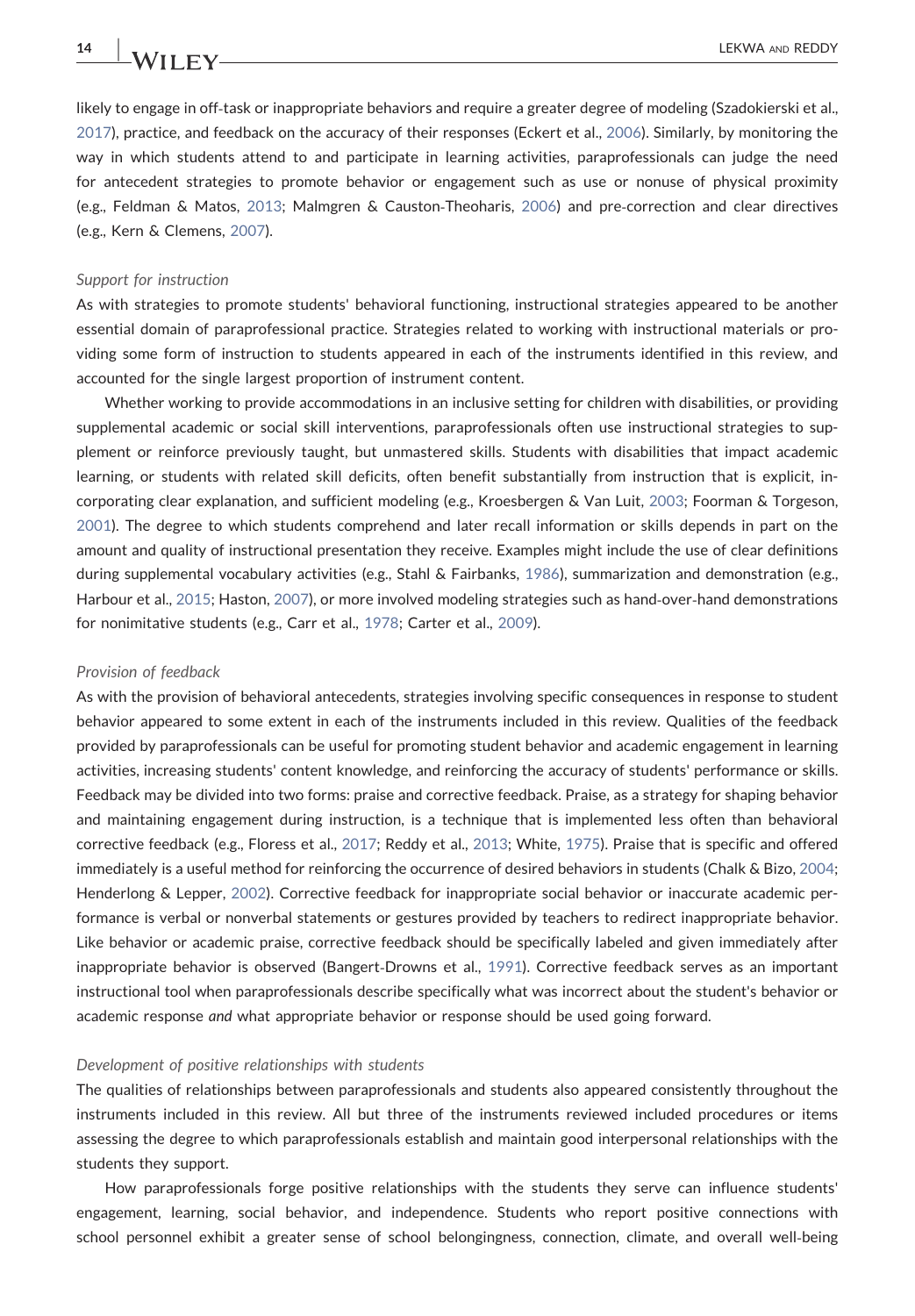(e.g., Baker, [1999;](#page-17-24) McGrath & Van Bergen, [2015](#page-19-20); Wentzel, [2010](#page-20-9)). Specifically, the degree to which students feel liked, supported, encouraged, and empowered by the adults that support them in school has an important effect on students' emotional, behavioral, and academic outcomes (e.g., Hamre & Pianta, [2006;](#page-18-25) Roorda et al., [2011](#page-19-21)). Paraprofessionals can enhance relationships with their students with a variety of strategies such as active listening, use of nonverbal encouragement (such as smiles, nods, signals), and/or validating students' interests or concerns (e.g., Driscoll & Pianta, [2010](#page-17-25); Murray & Malmgren, [2005](#page-19-22)).

# 5.1.2 | Paraprofessional measurement validation

Similar to other evaluation approaches for school personnel (e.g., teacher observational assessment), the value of paraprofessional assessments can be captured through a comprehensive program of research examining the consistency of scores (reliability), inferences that can be drawn from sets of scores (construct validity), and consequences of using sets of scores in routine educational practices (external validity). Furthermore, the establishment of reliability and validity evidence must consider the intended purpose, user(s), and context (i.e., general education vs. special education contexts) in which new tools will be utilized. Below, we offer recommendations tailored to the development and validation of instruments for assessing the practices of paraprofessionals.

### Considerations for reliability evidence

In addition to traditional indices of reliability of scores from single points in time, assessments of paraprofessional practices should examine forms of reliability evidence such as the stability of ratings over time (enabling detection of changing trends in paraprofessional practices), and consistency of independent supervisor ratings of paraprofessional practices during the same classroom context or point in time (i.e., interobserver reliability). While all indices of reliability are important, tools that yield similar scores across trained paraprofessional supervisors are critical for ensuring school personnel confidence that score inferences are informative for training or supervision for individuals, plus fair and balanced for human capital decision-making (e.g., paraprofessional retention, promotion, and professional improvement plans). Inter-rater reliability is particularly salient for making personnel decisions for individual versus school‐wide decisions for these support positions.

#### Considerations for construct validity evidence

Subsequent to the definition of paraprofessional practice constructs, a program of paraprofessional measurement development must address several issues, including evaluation of instrument content (common evidence‐ based practices), response processes, and relations of constructs to other variables and internal structure (American Educational Research Association American Psychological Association & National Council on Measurement in Education, [2014\)](#page-17-26). Within the present context, evidence on content validity would be the degree to which content of a paraprofessional assessment appears to represent important and common practices that were designed to measure. Thus, the content of a paraprofessional tool should be drawn from research‐based instructional and classroom management practices, as well as current national and/or state credentialing standards. A common method for testing content validity is to have supervisors of paraprofessionals and/or experts of paraprofessional training and supervision rate the importance of specific practices (items) for measuring the intended constructs. Additionally, data from surveys of paraprofessionals' roles and practices, or from surveys of schools' practices in the assessment and evaluation of paraprofessionals may be helpful in establishing valid measurement content.

An important, but often overlooked form of validity evidence is response processes. Response process refers to whether paraprofessional supervisors and paraprofessionals of a tool respond to or interpret it in ways as intended by the developers (e.g., refer to strategies described by Myford & Wolfe, [2003](#page-19-23), [2004](#page-19-24)). While this form of validity may be challenging to ascertain, it does offer valuable insight into the commonly observed classroom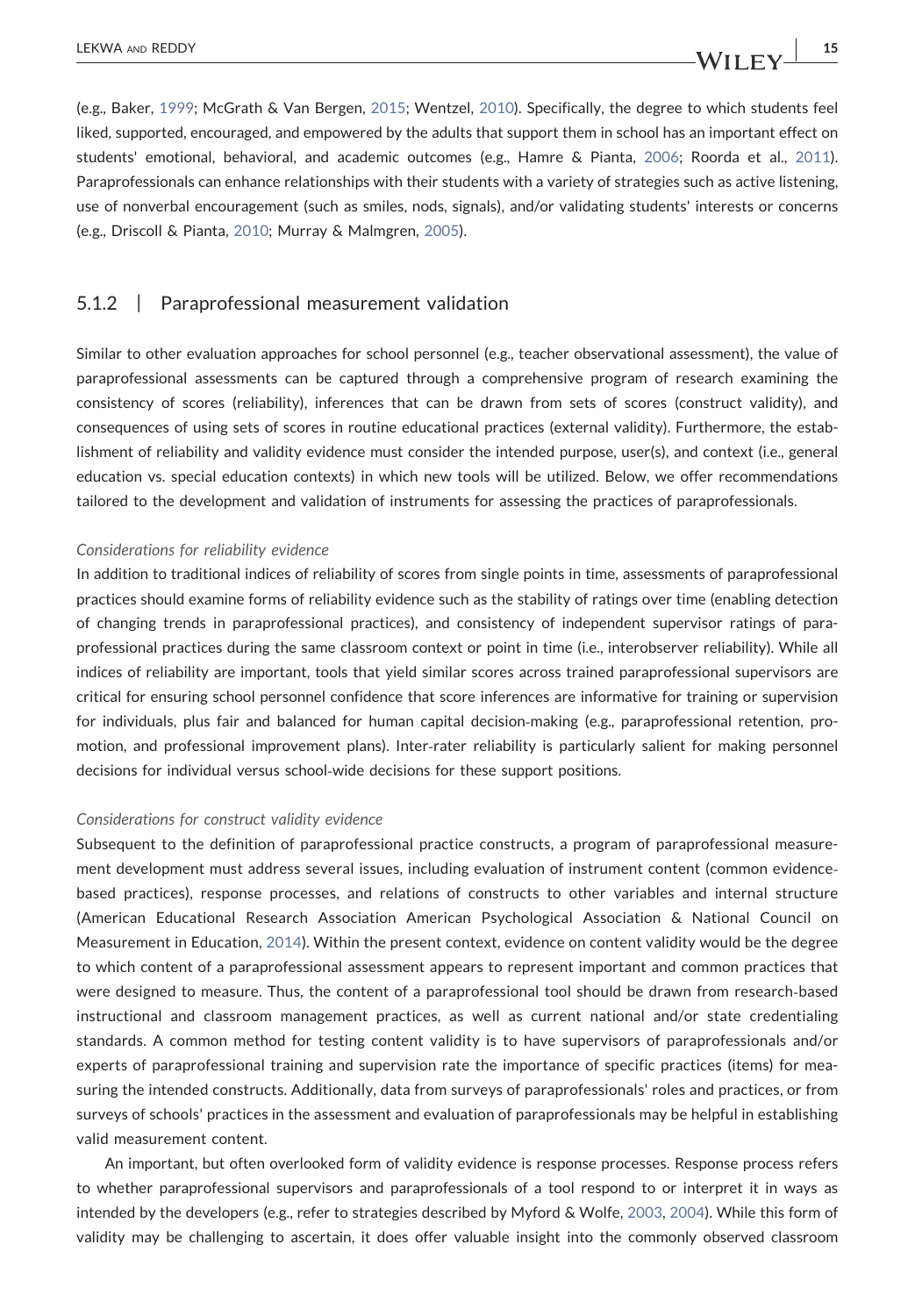practices of paraprofessionals and how intended users (supervisors and paraprofessionals) understand and use these practices. Such evidence might be gathered in a variety of ways, including analyses of ratings collected from multiple informants for one paraprofessional (i.e., self‐ and supervisor ratings), or also analyses of correspondence between ratings of video-recorded interactions between paraprofessionals, students, and educators.

The validation of paraprofessional assessments should examine the degree to which scores of the tool converge with scores from measures of similar constructs (e.g., FFT behavior management domain) and diverge from scores of unrelated constructs (e.g., FFT preparation and planning for leading instruction). While evidence based on relations to other variables may be challenging to obtain due to the limited number of existing tools for paraprofessionals, this form of validity is warranted to ensure valid representation.

Given the complex range of potential interactions between paraprofessionals, students, and teachers, development of assessments of paraprofessional practices likely requires the use of rating scales versus a reliance on direct observation and counts of discretely observable behaviors. As previously noted, construct validity can be addressed through testing how scales and items of a paraprofessional assessment fit together as intended. Testing the internal structure of new paraprofessional tools can be examined through methods such as point‐ biserial correlations, factor analytic methods (exploratory and/or confirmatory analyses), as well as item response theory approaches (e.g., differential item functioning; Steinberg & Thissen, [2006;](#page-19-25) Zumbo, [1999\)](#page-20-10). Results of such analyses may be useful to researchers and measurement developers throughout the measurement design and validation process, as efforts to improve the fit of scales and items with theoretically important constructs should lead to instruments with greater sensitivity to intra and interindividual differences in the practices of paraprofessionals.

### Considerations for consequential validity evidence

This form of validity refers to the ability of new tools to relate to and predict important paraprofessional outcomes (e.g., retention, promotion, professional improvement plans) and student academic and behavior outcomes. While consequential validity is essential for all assessments, we recommend that development and validation of new paraprofessional tools gather evidence on school personnel's perceived usability, sensitivity to change following professional development (e.g., coaching intervention), and predictiveness of key paraprofessional and student outcomes.

#### **Usability**

The evaluation of the usability of new tools to assess paraprofessional practices should include perceived acceptability of the tool (i.e., purpose, design, scales, or items) from both supervisors of paraprofessionals and paraprofessionals themselves. Factors to guide the testing of usability may also include the perceived time and costs of administration, feasibility of use, clarity of instructions, management of data for formative and summative evaluation purposes, and linkages of scores to professional improvement planning.

Related to school personnel's perceptions of the feasibility and usefulness of a new instrument is the scalability of the use of that new instrument. We advocate for assessment systems that are multimethod and multisource by design; such systems can easily become a logistic burden. By incorporating technology to facilitate these assessment processes, from data collection to scoring, data storage, and reporting, logistic barriers to full implementation of a multicomponent assessment system such as we propose can be reduced. This involves consideration of technology at the initial stages of measurement design to facilitate scaling up of the instrument to digital platforms. Making use of digital platforms for assessment will not only help reduce logistic burdens in data collection and use, but may also increase data visualization capabilities. The format and ways in which data are communicated to school personnel can be critical for the ultimate quality of data uses or decisions made for enhancing practices. For example, high‐quality visualizations may be used to convey information in a format more understandable than that of technical information such as Z‐scores or confidence intervals.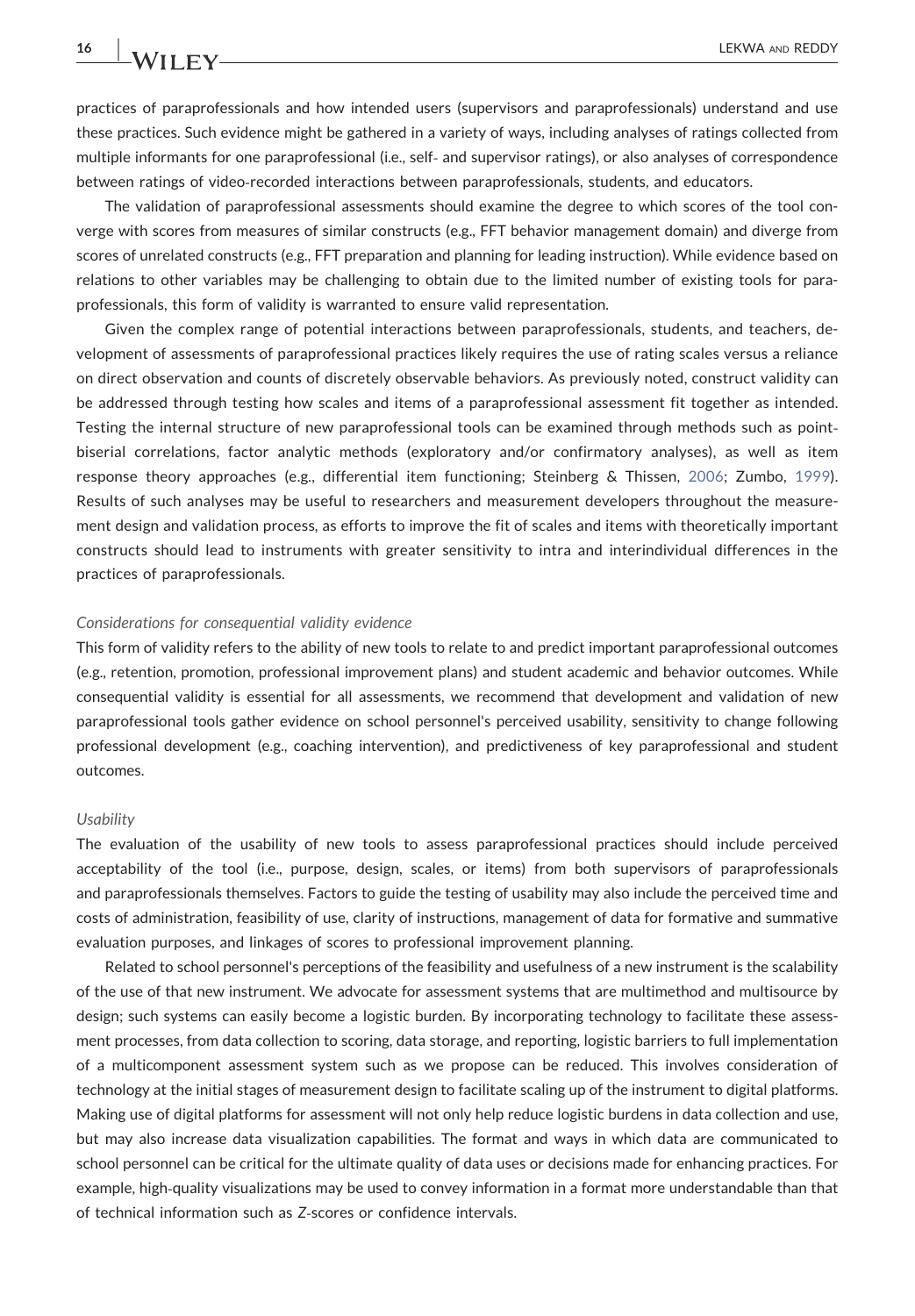#### Relationship to desirable outcomes

The scores that are generated by instruments designed to promote improvement in paraprofessional practices must demonstrate two important properties: (a) relationships with outcomes that are connected with the measured constructs (i.e., domains of practice), and (b) sensitivity to change in constructs in response to training or intervention for individuals (i.e., paraprofessionals) measured repeatedly over time by supervisors. Although evidence of predictive validity is often established through analysis of measurements that are quite distal in time, for the purpose of assessing and improving paraprofessional practices, we advocate for evidence of predictive validity for more immediate student outcomes. For example, such evidence might involve the prediction of student outcomes at the conclusion of a lesson, later in a school day, or across a series of weeks. The majority of instruments identified for this review prioritized assessment of paraprofessionals' support for student behavior, followed by an assessment of a variety of ways in which paraprofessionals help teachers in the delivery of instruction. Measures of paraprofessional practices in either domain should demonstrate a predictive relationship with student academic and behavioral functioning in classrooms over time. Models analyzing such a relationship should be able to demonstrate higher levels of student functioning controlling for disability status and prior skill levels after working with a paraprofessional (e.g., Blatchford et al., [2009](#page-17-7)).

Finally, an important consideration for establishing the reliability of new paraprofessional assessments is that they yield reliable estimates of change or growth in paraprofessional practices. Similar to student formative assessment, teacher or paraprofessional assessment approaches need to reliably capture domains of practice (i.e., strategies that enhance student engagement and positive behavior) across multiple measurements. The degree to which domain scores obtained from repeated measures over time reflect actual rates of change in paraprofessional practices is an important prerequisite for utility in the training and supervision of paraprofessional improvement efforts. Such repeated assessment data should not only help identify when specific practices require improvement, but should reliably indicate the precision and magnitudes of changes in classroom skills over time (e.g., Fuchs, [2004](#page-18-26); Lekwa et al., [2020\)](#page-18-27).

# 6 | CONCLUSION

At this time schools' employment and reliance on paraprofessionals for the support of students at risk, or with disabilities has outstretched research and practice surrounding the effective supervision and guidance of individuals in this workforce. Teachers have very limited supervision training and professional development resources for effectively supporting paraprofessional instructional support skills and implementation of best practices that meet the continuum of students' needs in the classroom. In this article, we articulated an urgent need for measurement development and validation for paraprofessionals. To this end, we offer recommendations to stimulate future research and innovation in measurement development and validation for this large, and under‐supported staff in schools.

### ACKNOWLEDGMENT

The research reported here was supported by the Institute of Education Sciences at Rutgers University (Grant no. R324A170069). The opinions expressed are those of the authors and do not represent views of the IES.

### ORCID

Adam J. Lekwa **b** <http://orcid.org/0000-0002-6870-7948> Linda A. Reddy <sup>1</sup> <http://orcid.org/0000-0001-8314-2810>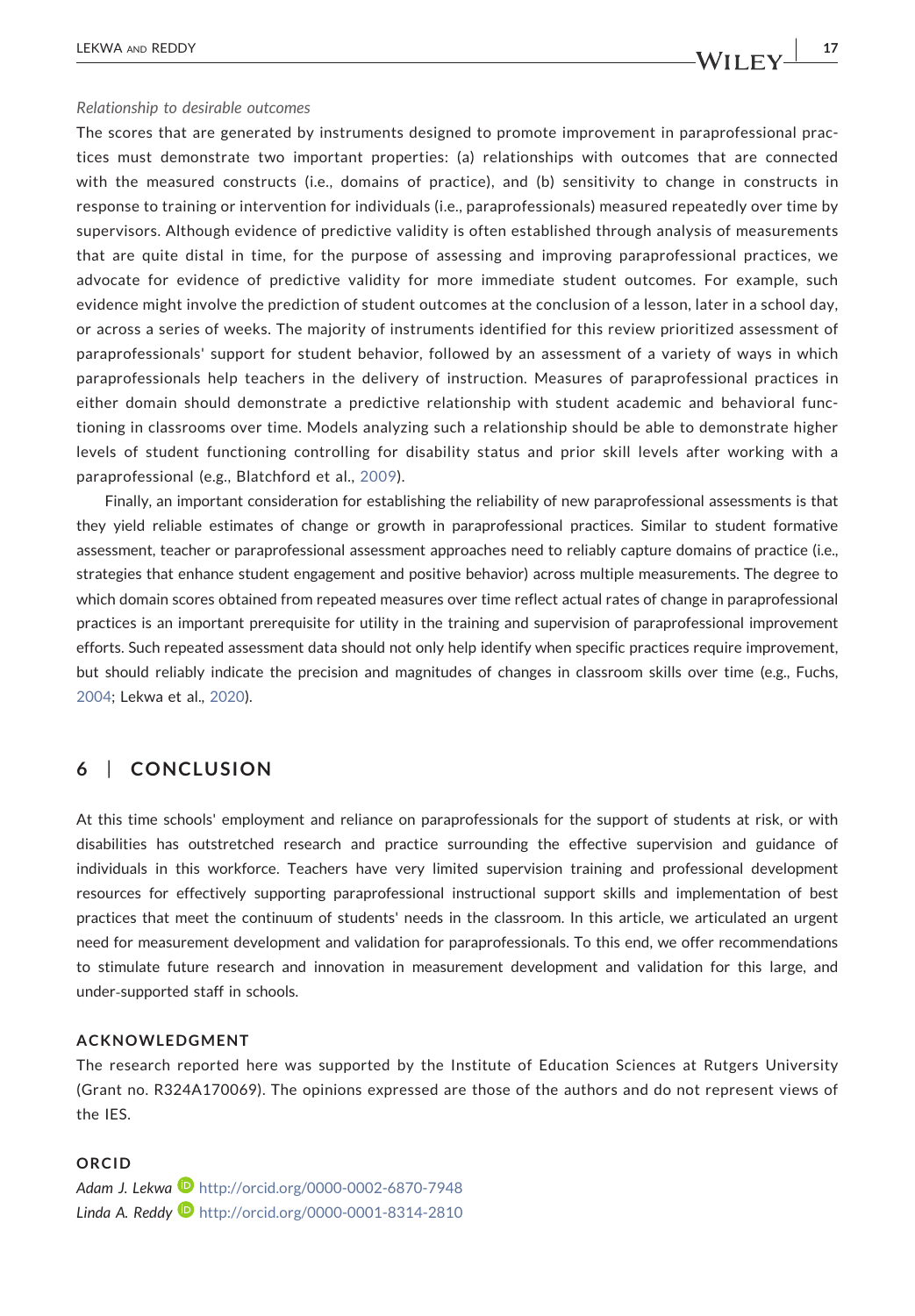# **REFERENCES**

- <span id="page-17-26"></span>American Educational Research Association, American Psychological Association, & National Council on Measurement in Education. (2014). Standards for educational and psychological testing.
- <span id="page-17-17"></span>American Federation of Teachers. (1998). Standards for a profession.
- <span id="page-17-13"></span>Archer, A., & Hughes, C. A. (2011). Explicit instruction: Efficient and effective teaching. Guilford Publications.
- <span id="page-17-5"></span>Ashbaker, B. Y., & Morgan, J. (2006). The role of administrators in paraprofessional supervision to support ethnic minority students with special needs. Educational Considerations, 34, 17–31.
- <span id="page-17-24"></span>Baker, J. A. (1999). Teacher‐student interaction in urban at‐risk classrooms: Differential behavior, relationship quality, and student satisfaction with school. The Elementary School Journal, 100, 57–70.
- <span id="page-17-23"></span>Bangert‐Drowns, R. L., Kulik, C.‐L. C., Kulik, J. A., & Morgan, M. (1991). The instructional effect of feedback in test‐like events. Review of Educational Research, 61, 213–238.
- <span id="page-17-1"></span>Blalock, G. (1991). Paraprofessionals: Critical team members in our special education programs‐how to successfully utilize the paraprofessional in the special education setting. Intervention in School and Clinic, 26, 200–215.
- <span id="page-17-7"></span>Blatchford, P., Bassett, P., Brown, P., Martin, C., Russell, A., & Webster, R. (2009). Deployment and impact of support staff project. Research summary. Short summary of the main findings, conclusions and recommendations from the DISS project.
- <span id="page-17-10"></span>Brock, M. E., & Carter, E. W. (2013). A systematic review of paraprofessional‐delivered educational practices to improve outcomes for students with intellectual and developmental disabilities. Research and Practice for Persons with Severe Disabilities, 38, 211–221. <https://doi.org/10.1177/154079691303800401>
- <span id="page-17-11"></span>Brock, M. E., & Carter, E. W. (2017). A meta‐analysis of educator training to improve implementation of interventions for students with disabilities. Remedial and Special Education, 38, 131–144. <https://doi.org/10.1177/0741932516653477>
- <span id="page-17-6"></span>Broer, S. M., Doyle, M. B., & Giangreco, M. F. (2005). Perspectives of students with intellectual disabilities about their experiences with paraprofessional support. Exceptional Children, 71, 415–430.
- <span id="page-17-15"></span>Brophy, J. E., & Good, T. (1986). Teacher behavior and student achievement. In M. C. Wittrock (Ed.), Handbook of research in teaching (3rd ed., pp. 328–375). Macmillan.
- <span id="page-17-16"></span>Burns, M. K., VanDerHeyden, A. M., & Boice, C. H. (2008). Best practices in delivery of intensive academic interventions. In A. Thomas, & J. Grimes (Eds.), Best practices in school psychology (5th ed., pp. 1151–1162). National Association of School Psychologists.
- <span id="page-17-21"></span>Carr, E. G., Binkoff, J. A., Kologinsky, E., & Eddy, M. (1978). Acquisition of sign language by autistic children. I: Expressive labelling. Journal of Applied Behavior Analysis, 11, 489–501.
- <span id="page-17-2"></span>Carter, E., O'Rourke, L., Sisco, L. G., & Pelsue, D. (2009). Knowledge, responsibilities, and training needs of paraprofessionals in elementary and secondary schools. Remedial and Special Education, 30, 344–359. [https://doi.](https://doi.org/10.1177/0741932508324399) [org/10.1177/0741932508324399](https://doi.org/10.1177/0741932508324399)
- <span id="page-17-22"></span>Chalk, K., & Bizo, L. A. (2004). Specific praise improves on‐task behaviour and numeracy enjoyment: A study of year four pupils engaged in the numeracy hour. Educational Psychology in Practice, 20, 335–351.
- <span id="page-17-12"></span>Council for Exceptional Children. (2015). What every special educator must know: Professional ethics and standards.
- <span id="page-17-14"></span>Danielson, C. (2013). The framework for teaching evaluation instrument, 2013 instructionally focused edition. The Danielson Group. <http://www.danielsongroup.org/framework>
- <span id="page-17-8"></span>Douglass, S. N., Chapin, S. E., & Nolan, J. F. (2016). Special education teachers' experiences supporting and supervising paraeducators: Implications for special and general education settings. Teacher Education and Special Education, 39, 60–74. <https://doi.org/10.1177/0888406415616443>
- <span id="page-17-9"></span>Drecktrah, M. E. (2000). Preservice teachers' preparation to work with paraeducators. Teacher Education and Special Education, 23, 157–164.
- <span id="page-17-25"></span>Driscoll, K. C., & Pianta, R. C. (2010). Banking time in head start: Early efficacy of an intervention designed to promote supportive teacher–child relationships. Early Education and Development, 21, 38–64.
- <span id="page-17-0"></span>Dulfer, K. J. (2013). The design, implementation, and formative evaluation of a classroom aide professional development training program (Doctoral dissertation). Rutgers University‐Graduate School of Applied and Professional Psychology.
- <span id="page-17-18"></span>DuPaul, G. J., Eckert, T. L., & Vilardo, B. (2012). The effects of school‐based interventions for attention deficit hyperactivity disorder: A meta‐analysis 1996‐2010. School Psychology Review, 41, 387–412.
- <span id="page-17-19"></span>Eckert, T. L., Dunn, E. K., & Ardoin, S. P. (2006). The effects of alternate forms of performance feedback on elementary‐ aged students' oral reading fluency. Journal of Behavioral Education, 15, 148–161.
- <span id="page-17-4"></span>Every Student Succeeds Act of 2015 (ESSA), 20 U.S.C § 6311. et seq. (2015).
- <span id="page-17-3"></span>Farrell, P., Alborz, A., Howes, A., & Pearson, D. (2010). The impact of teaching assistants on improving pupils' academic achievement in mainstream schools: A review of the literature. Educational Review, 62, 435–448. [https://doi.org/10.](https://doi.org/10.1080/00131911.2010.486476) [1080/00131911.2010.486476](https://doi.org/10.1080/00131911.2010.486476)
- <span id="page-17-20"></span>Feldman, E. K., & Matos, R. (2013). Training paraprofessionals to facilitate social interactions between children with autism and their typically developing peers. Journal of Positive Behavior Interventions, 15, 169–179. [https://doi.org/10.1177/](https://doi.org/10.1177/1098300712457421) [1098300712457421](https://doi.org/10.1177/1098300712457421)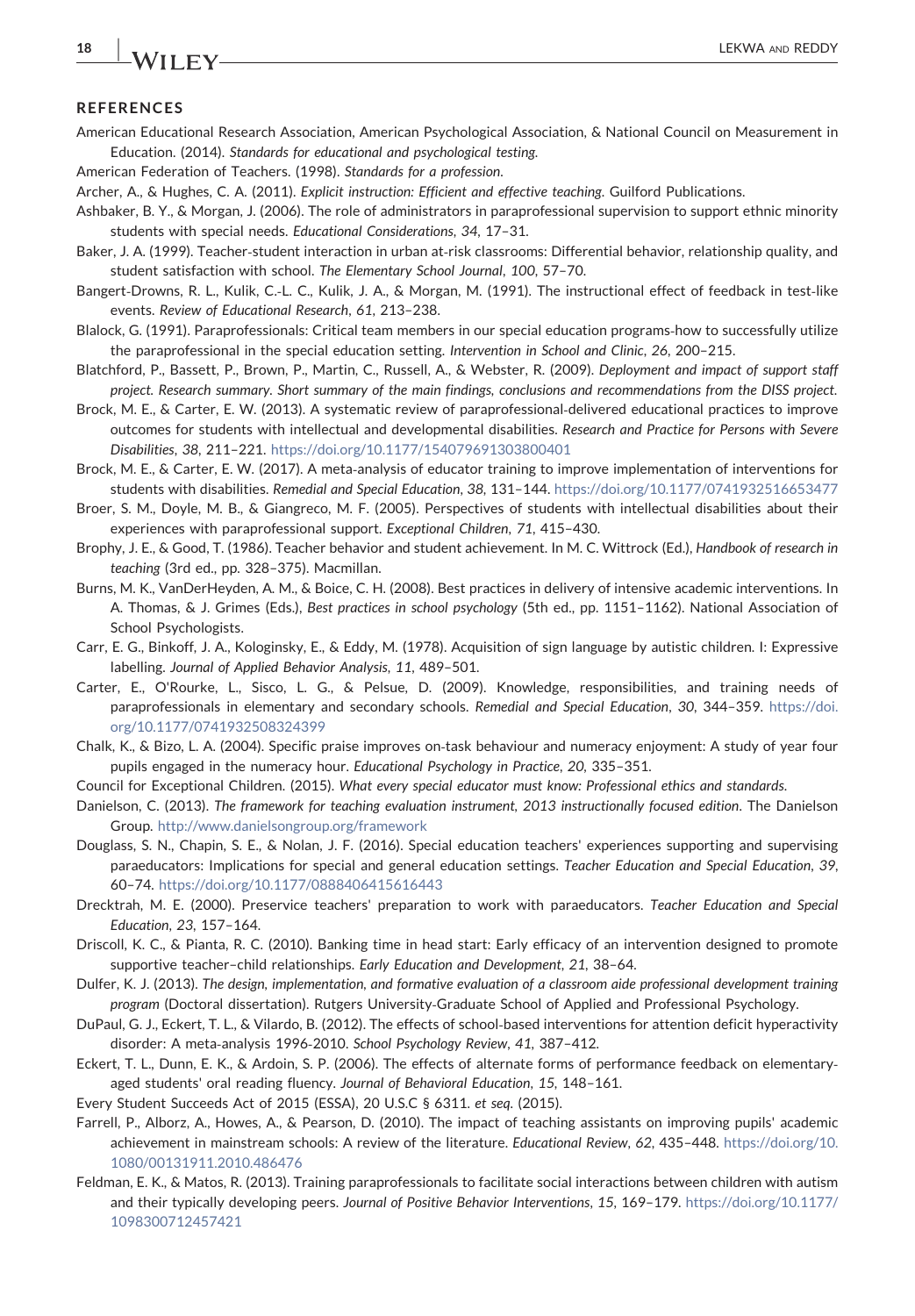- <span id="page-18-1"></span>Fisher, M., & Pleasants, S. L. (2011). Roles, responsibilities, and concerns of paraeducators: Findings from a statewide survey. Remedial and Special Education, 33, 287–297.
- <span id="page-18-23"></span>Floress, M. T., Jenkins, L. N., Reinke, W. M., & McKown, L. (2017). General education teachers' natural rates of praise: A preliminary investigation. Behavioral Disorders, 43, 411–422. <https://doi.org/10.1177/0198742917709472>
- <span id="page-18-20"></span>Foorman, B. R., & Torgesen, J. (2001). Critical elements of classroom and small‐group instruction promote reading success in all children. Learning Disabilities. Research & Practice, 16, 203–212.
- <span id="page-18-6"></span>French, N. K. (1998). Working together: Resource teachers and paraeducators. Remedial and Special Education, 19, 357–368.
- <span id="page-18-7"></span>French, N. K. (2001). Supervising paraprofessionals: A survey of teacher practices. The Journal of Special Education, 35, 41–53.
- <span id="page-18-12"></span>Fritz, R., Harn, B., Biancarosa, G., Lucero, A., & Flannery, K. B. (2019). How much is enough? Evaluating intervention implementation efficiently. Assessment for Effective Intervention, 44(2), 135–144. [https://doi.org/10.1177/](https://doi.org/10.1177/1534508418772) [1534508418772](https://doi.org/10.1177/1534508418772)
- <span id="page-18-26"></span>Fuchs, L. S. (2004). The past, present, and future of curriculum‐based measurement research. School Psychology Review, 33, 188–193.
- <span id="page-18-2"></span>Fuchs, L. S., & Fuchs, D. (2007). A model for implementing responsiveness to intervention. Teaching Exceptional Children, 39, 14–20.
- <span id="page-18-13"></span>Gersten, R., Fuchs, L., Compton, D., Coyne, M., Greenwood, C., & Innocenti, M. (2005). Quality indicators for group experimental and quasi-experimental research in special education. Exceptional Children, 71, 149-164.
- <span id="page-18-15"></span>Gettinger, M., & Seibert, J. K. (2002). Best practices in increasing academic learning time. In A. Thomas, & J. Grimes (Eds.), Best practices in school psychology (Vol. IV, pp. 773–787). The National Association of School Psychologists.
- <span id="page-18-8"></span>Ghere, G., & York‐Barr, J. (2007). Paraprofessional turnover and retention in inclusive programs: Hidden costs and promising practices. Remedial and Special Education, 28, 21–31.
- <span id="page-18-9"></span>Giangreco, M. F., Suter, J. C., & Doyle, M. B. (2010). Paraprofessionals in inclusive schools: A review of recent research. Journal of educational and psychological consultation, 20, 41–57.
- <span id="page-18-0"></span>Giangreco, M. F., Suter, J. C., & Hurley, S. M. (2013). Revisiting personnel utilization in inclusion‐oriented schools. The Journal of Special Education, 47, 121–132.
- <span id="page-18-4"></span>Gickling, E. E., & Armstrong, D. L. (1978). Levels of instructional difficulty as related to on‐task behavior, task completion, and comprehension. Journal of Learning Disabilities, 11, 559–566.
- <span id="page-18-10"></span>Green, J. E., & Barnes, D. L. (1988). Do your "aides" aid instruction? A tool for assessing the use of paraprofessionals as instructional assistants. The Teacher Educator, 24, 2–9.
- <span id="page-18-25"></span>Hamre, B. K., & Pianta, R. C. (2006). Student‐teacher relationships. In G. G. Bear, & K. M. Minke (Eds.), Children's needs III: Development, prevention, and intervention (pp. 59–71). National Association of School Psychologists.
- <span id="page-18-21"></span>Harbour, K. E., Evanovich, L. L., Sweigart, C. A., & Hughes, L. E. (2015). A brief review of effective teaching practices that maximize student engagement. Preventing School Failure: Alternative Education for Children and Youth, 59, 5–13.
- <span id="page-18-11"></span>Harn, B. A., Forbes‐Spear, C., Fritz, R., & Berg, T. (2012). Quality of Intervention Delivery and Receipt (QIDR) observation tool. University of Oregon.
- <span id="page-18-22"></span>Haston, W. (2007). Teacher modeling as an effective teaching strategy. Music Educators Journal, 93, 26–30.
- <span id="page-18-24"></span>Henderlong, J., & Lepper, M. R. (2002). The effects of praise on children's intrinsic motivation: A review and synthesis. Psychological Bulletin, 128, 774–795. <https://doi.org/10.1037/0033-2909.128.5.774>
- <span id="page-18-18"></span>Kern, L., & Clemens, N. H. (2007). Antecedent strategies to promote appropriate classroom behavior. Psychology in the Schools, 44, 65–75.
- <span id="page-18-14"></span>Kretlow, A. G., & Bartholomew, C. C. (2010). Using coaching to improve the fidelity of evidence‐based practices: A review of studies. Teacher Education and Special Education, 33, 279–299.
- <span id="page-18-19"></span>Kroesbergen, E. H., & Van Luit, J. E. (2003). Mathematics interventions for children with special educational needs: A meta‐ analysis. Remedial and Special Education, 24, 97–114.
- <span id="page-18-3"></span>Lane, K. L., Fletcher, T., Carter, E. W., Dejud, C., & Delorenzo, J. (2007). Paraprofessional‐led phonological awareness training with youngsters at risk for reading and behavioral concerns. Remedial and Special Education, 28, 266–276.
- <span id="page-18-5"></span>Lee, Y.-Y., Sugai, G., & Horner, R. H. (1999). Using an instructional intervention to reduce problem and off-task behaviors. Journal of Positive Behavior Interventions, 1, 195–204. <https://doi.org/10.1177/109830079900100402>
- <span id="page-18-27"></span>Lekwa, A. J., Reddy, L. A., & Shernoff, E. S. (2020). The magnitude and precision of estimates of change in formative teacher assessment. School Psychology, 35, 137–145. <https://doi.org/10.1037/spq0000355>
- <span id="page-18-17"></span>Malmgren, K. W., & Causton-Theoharis, J. N. (2006). Boy in the bubble: Effects of paraprofessional proximity and other pedagogical decisions on the interactions of a student with behavioral disorders. Journal of Research in Childhood Education, 20, 301–312. <https://doi.org/10.1080/02568540609594569>
- <span id="page-18-16"></span>Matheson, A. S., & Shriver, M. D. (2005). Training teachers to give effective commands: Effects on student compliance and academic behaviors. School Psychology Review, 34, 202–219.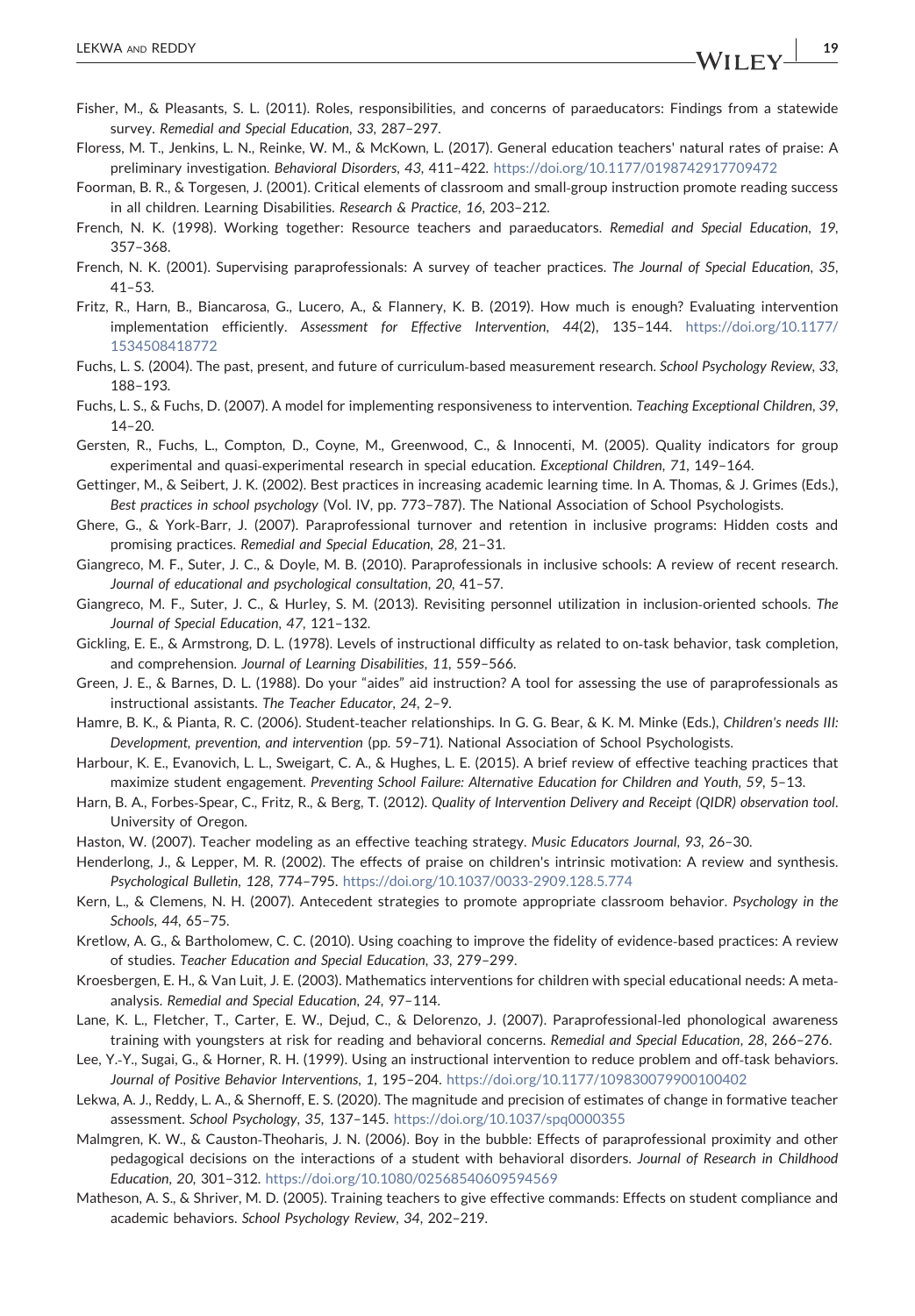# 20 | **IA/LIFY** CHARGEDY

- <span id="page-19-20"></span>McGrath, K. F., & Van Bergen, P. (2015). Who, when, why and to what end? Students at risk of negative student–teacher relationships and their outcomes. Educational Research Review, 14, 1–17.
- <span id="page-19-12"></span>Mowbray, C. T., Holter, M. C., Teague, G. B., & Bybee, D. (2003). Fidelity criteria: Development, measurement, and validation. American Journal of Evaluation, 24, 315–340.
- <span id="page-19-22"></span>Murray, C., & Malmgren, K. (2005). Implementing a teacher–student relationship program in a high‐poverty urban school: Effects on social, emotional, and academic adjustment and lessons learned. Journal of School Psychology, 43, 137–152.
- <span id="page-19-23"></span>Myford, C. M., & Wolfe, E. W. (2003). Detecting and measuring rater effects using many‐facet Rasch measurement: Part I. Journal of Applied Measurement, 4, 386–422.
- <span id="page-19-24"></span>Myford, C. M., & Wolfe, E. W. (2004). Detecting and measuring rater effects using many-facet Rasch measurement: Part II. Journal of Applied Measurement, 5, 189–227.
- <span id="page-19-2"></span>Penno, D. A., Frank, A. R., & Wacker, D. P. (2000). Instructional accommodations for adolescent students with severe emotional or behavioral disorders. Behavioral Disorders, 25, 325–343.
- <span id="page-19-13"></span>Pianta, R. C., & Hamre, B. K. (2009). Conceptualization, measurement, and improvement of classroom processes: Standardized observation can leverage capacity. Educational Researcher, 38, 109–119.
- <span id="page-19-9"></span>Pianta, R. C., La Paro, K. M., & Hamre, B. K. (2008). Classroom assessment scoring system™: Manual K‐3. Paul H. Brookes Publishing.
- <span id="page-19-4"></span>Reddy, L. A., Alperin, A., & Glover, T. G. (2020). A critical review of professional development literature for paraprofessionals supporting students with externalizing behavior disorders. Psychology in the Schools, 1–22. <https://doi.org/10.1002/pits.22381>
- <span id="page-19-15"></span>Reddy, L. A., Cleary, T. J., Alperin, A., & Verdesco, A. (2018). A critical review of self‐regulated learning interventions for children with attention-deficit hyperactivity disorder. Psychology in the Schools, 55, 609-628.
- <span id="page-19-10"></span>Reddy, L. A., Dudek, C., & Lekwa, A. J. (2017). Classroom Strategies Coaching Model: Integration of formative assessment and instructional coaching. Theory into Practice, 56, 46–55. <https://doi.org/10.1080/00405841.2016.1241944>
- <span id="page-19-19"></span>Reddy, L. A., Fabiano, G. A., Dudek, C. M., & Hsu, L. (2013). Instructional and behavior management practices implemented by elementary general education teachers. Journal of School Psychology, 51, 683–700.
- <span id="page-19-5"></span>Reddy, L. A., Lekwa, A. J., & Glover, T. A. (2020). Supporting paraprofessionals in schools: Current research and practice. Psychology in the Schools, <https://doi.org/10.1002/pits.22457>
- <span id="page-19-6"></span>Reddy, L. A., Newman, E., De Thomas, C. A., & Chun, V. (2009). Effectiveness of school‐based prevention and intervention programs for children and adolescents with emotional disturbance: A meta-analysis. Journal of School Psychology, 47, 77–99.
- <span id="page-19-14"></span>Reinke, W. M., Herman, K. C., & Newcomer, L. (2016). The Brief Student–Teacher Classroom Interaction Observation: Using dynamic indicators of behaviors in the classroom to predict outcomes and inform practice. Assessment for Effective Intervention, 42, 32–42.
- <span id="page-19-1"></span>Riggs, C. G., & Mueller, P. H. (2001). Employment and utilization of paraeducators in inclusive settings. Journal of Special Education, 35, 54–62.
- <span id="page-19-17"></span>Roberts, M. W., McMahon, R. J., Forehand, R., & Humphreys, L. (1978). The effect of parental instruction‐giving on child compliance. Behavior Therapy, 9, 793–798.
- <span id="page-19-21"></span>Roorda, D. L., Koomen, H. M., Spilt, J. L., & Oort, F. J. (2011). The influence of affective teacher–student relationships on students' school engagement and achievement: A meta‐analytic approach. Review of Educational Research, 81, 493–529.
- <span id="page-19-11"></span>Rosenshine, B., & Stevens, R. (1986). Teaching functions. In M.C. Wittrock (Ed.), Handbook of research on teaching (3rd ed., pp. 376–391). Macmillan.
- <span id="page-19-7"></span>Sainsbury, M., & Sizmur, S. (1998). Level Descriptions in the National Curriculum: what kind of criterion referencing is this? Oxford Review of Education, 24, 181–193.
- <span id="page-19-0"></span>Scull, J., & Winkler, A. M. (2011). Shifting trends in special education. Thomas B. Fordham Institute.
- <span id="page-19-16"></span>Singh, K., Granville, M., & Dika, S. (2002). Mathematics and science achievement: Effects of motivation, interest, and academic engagement. The Journal of Educational Research, 95, 323–332.
- <span id="page-19-3"></span>Sobeck, E. (2016). The effects of didactic instruction and performance feedback on paraeducators' use of positive behavior support strategies in inclusive settings (Doctoral dissertation). University of Pittsburgh.
- <span id="page-19-8"></span>Spear, C. F. (2015). Examining The relationship between implementation and student outcomes: The application of an implementation measurement framework. University of Oregon. [Unpublished doctoral dissertation].
- <span id="page-19-18"></span>Stahl, S. A., & Fairbanks, M. M. (1986). The effects of vocabulary instruction: A model‐based meta‐analysis. Review of Educational Research, 56, 72–110.
- <span id="page-19-25"></span>Steinberg, L., & Thissen, D. (2006). Using effect sizes for research reporting: Examples using item response theory to analyze differential item functioning. Psychological Methods, 11, 402–415.